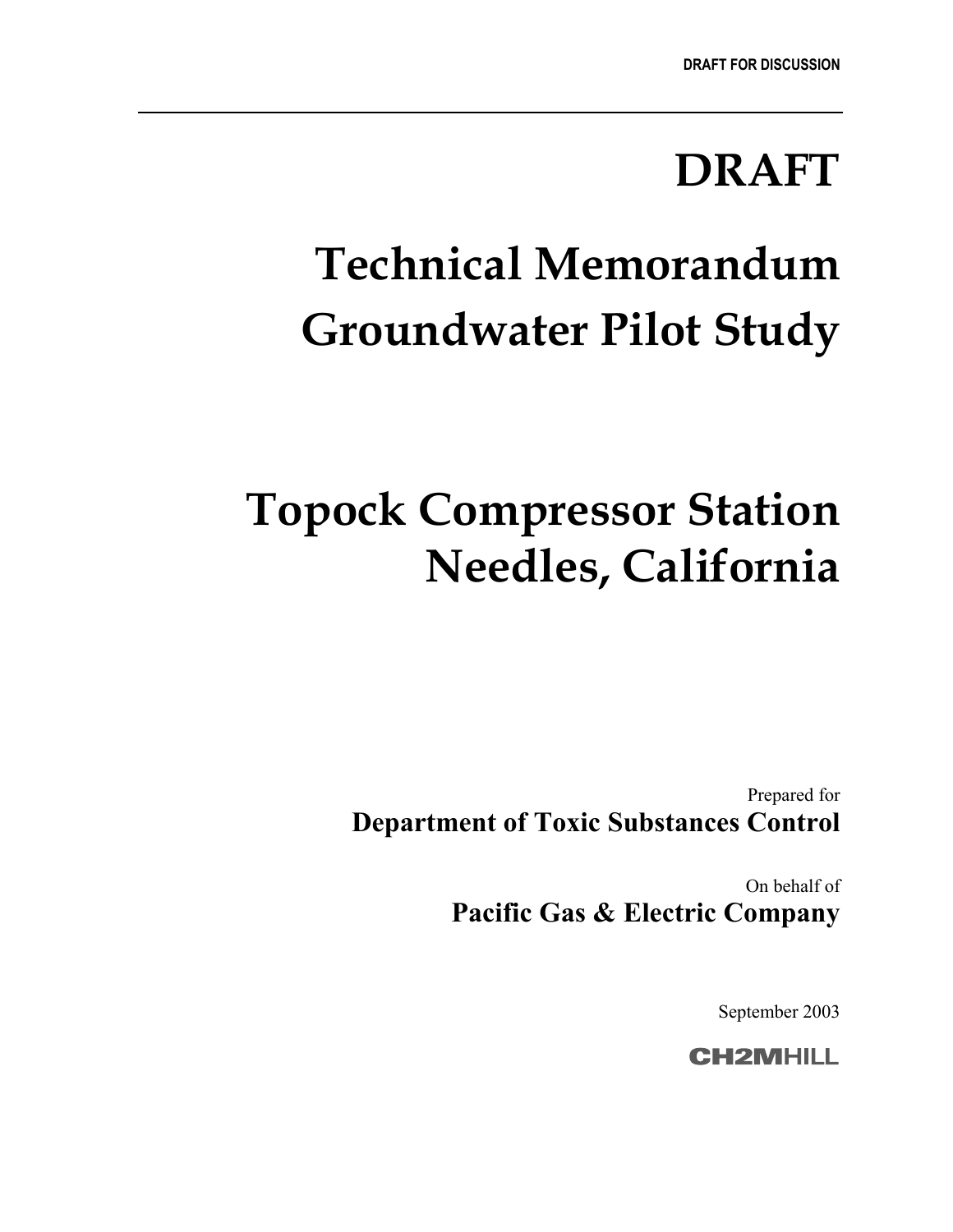## **Table of Contents**

#### **ACRONYMS AND ABBREVIATIONS**

| 1.0 |  |
|-----|--|
|     |  |
|     |  |
|     |  |
|     |  |
|     |  |
|     |  |
|     |  |
|     |  |
|     |  |

#### **Tables**

| Discharge History |  |
|-------------------|--|
|-------------------|--|

- $\overline{2}$ Screening of Extraction Well Options
- $\overline{3}$ Screening of Potential Ex-Situ Treatment Technologies
- $\overline{4}$ Schedule for the Long-Term Corrective Measure Study

#### **Figures**

- $\mathbf{1}$ Site Location Map
- Land Ownership/Management and Well Locations as of July 2003  $\overline{2}$
- Hexavalent Chromium Concentration in Groundwater (June 2003)  $\overline{3}$
- $\overline{4}$ Possible Locations for Groundwater Extraction
- 5 Pilot System Startup Schedule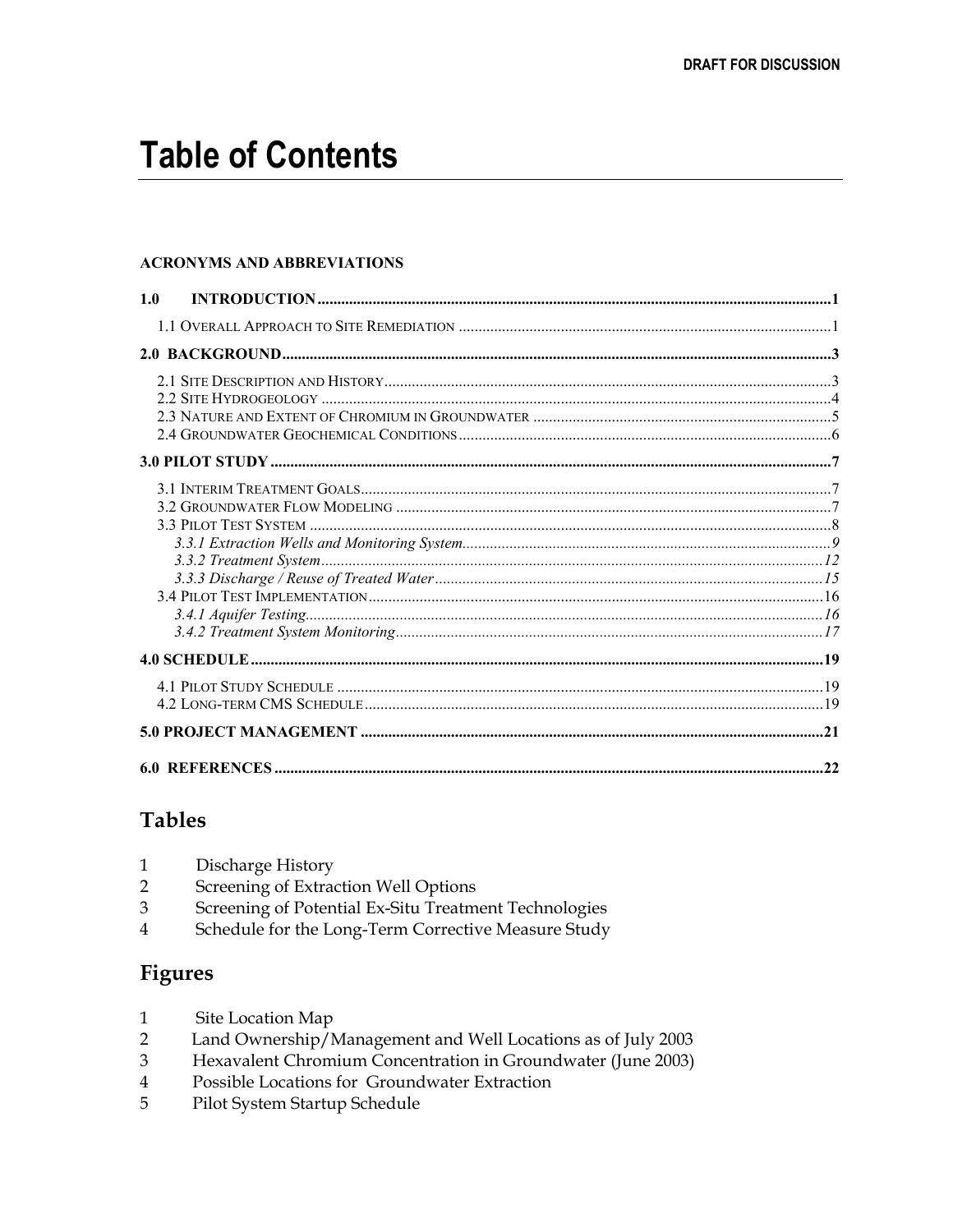## **Acronyms and Abbreviations**

| bgs           | below ground surface                                                             |
|---------------|----------------------------------------------------------------------------------|
| <b>CACA</b>   | <b>Corrective Action Consent Agreement</b>                                       |
| Cal-EPA       | California Environmental Protection Agency                                       |
| <b>CERCLA</b> | Comprehensive Environmental Response, Compensation, and Liability Act            |
| <b>CHSC</b>   | California Health and Safety Code                                                |
| <b>CMI</b>    | corrective measures implementation                                               |
| <b>CMS</b>    | <b>Corrective Measures Study</b>                                                 |
| COC           | constituent of concern                                                           |
| CRBRWQCB      | California Regional Water Quality Control Board - Colorado River Basin<br>Region |
| <b>CWG</b>    | <b>Consultative Working Group</b>                                                |
| <b>DTSC</b>   | Department of Toxic Substances Control                                           |
| E&E           | Ecology and Environment                                                          |
| $\rm MCL$     | maximum contaminant level                                                        |
| mg/kg         | milligrams per kilogram                                                          |
| mg/L          | milligrams per liter                                                             |
| O&M           | operation and maintenance                                                        |
| PG&E          | Pacific Gas and Electric Company                                                 |
| PRG           | <b>Preliminary Remediation Goals</b>                                             |
| <b>RCRA</b>   | Resource Conservation and Recovery Act                                           |
| <b>RFI</b>    | <b>RCRA Facility Investigation</b>                                               |
| <b>TDS</b>    | total dissolved solids                                                           |
| <b>USEPA</b>  | U.S. Environmental Protection Agency                                             |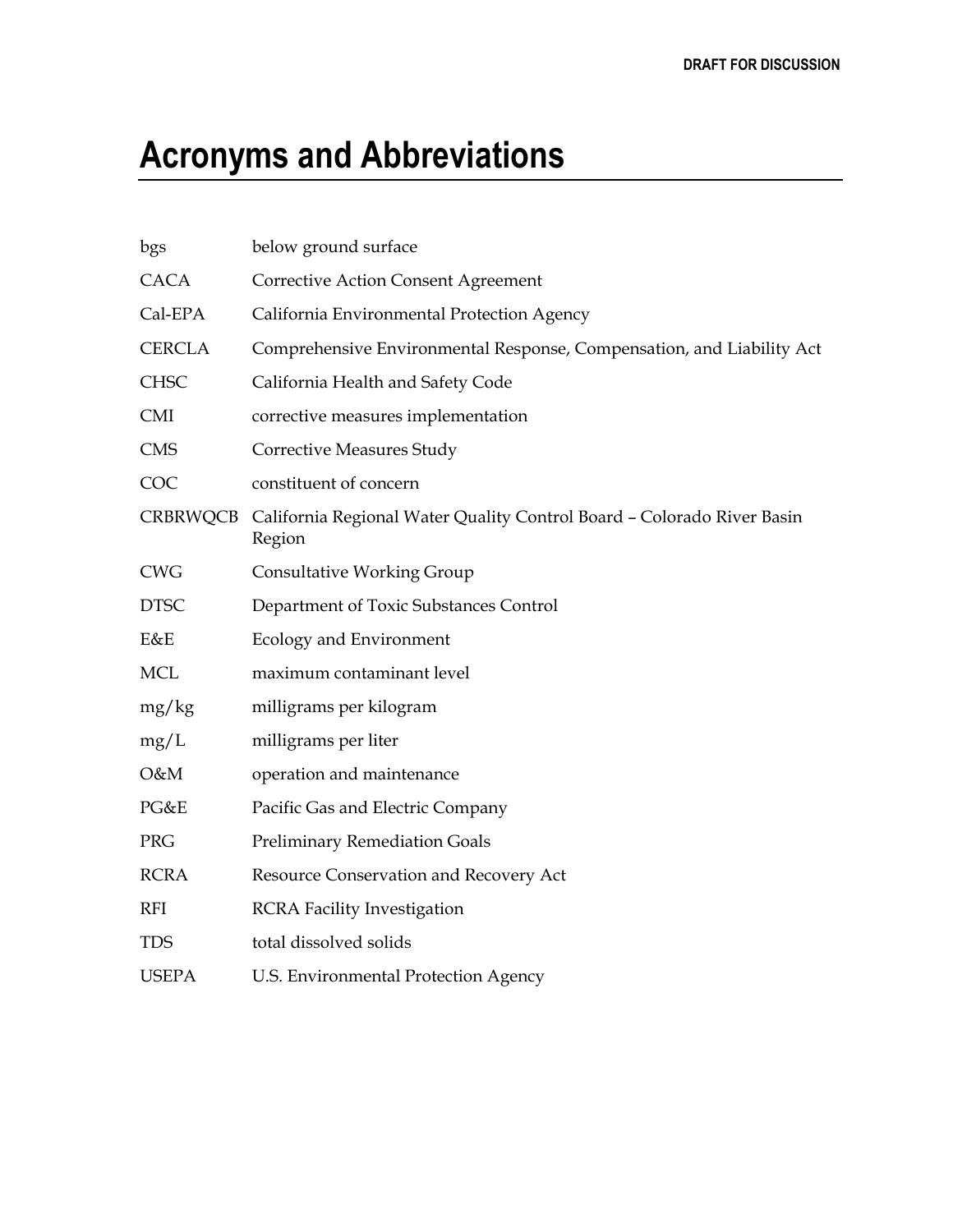## <span id="page-3-0"></span>**1.0 Introduction**

This Pilot Study Technical Memorandum presents the implementation strategy for pilot scale groundwater extraction and treatment at the Pacific Gas & Electric Company (PG&E) Topock Compressor Station Site. This Memorandum describes the proposed rationale, conceptual approach and scope of field tasks for the pilot test. The scope of the pilot study proposal is based on discussions with the California Environmental Protection Agency (Cal-EPA) Department of Toxic Substances Control (DTSC), California Regional Water Quality Control Board – Colorado River Basin Region (CRBRWQCB) and recommendations from the Topock Consultative Working Group (CWG).

The Topock Compressor Station is located in San Bernardino County, approximately 15 miles to the southeast of Needles, California (Figure 1). In February 1996, Pacific Gas and Electric Company (PG&E) and DTSC entered into a Corrective Action Consent Agreement (CACA) pursuant to Section 25187 of the California Health and Safety Code (CHSC). Under the terms of the CACA, PG&E was directed to conduct a RCRA Facility Investigation (RFI) and to implement corrective measures to address constituents of concern (COCs) released in the Bat Cave Wash Area near the PG&E Topock Compressor Station.

PG&E is currently proceeding with the corrective measure process. PG&E submitted the Corrective Measures Study (CMS) Workplan in December 2002, pursuant to the Resource Conservation and Recovery Act (RCRA) corrective action process and in accordance with the DTSC CACA. The CMS Workplan was approved by the DTSC in June 20003.

In August 2003, at the direction of DTSC, and in accordance with recommendations of the CRBRWQCB, PG&E agreed to conduct a Pilot Study of groundwater extraction and treatment. The purpose of the Pilot Study is to begin establishing hydraulic control of the chromium plume. The proposed system includes groundwater extraction from one extraction well, conveyance of extracted water to a skid-mounted treatment unit, treatment using chemical reduction/precipitation followed by filtration and discharge of the treated water.

### <span id="page-3-1"></span>**1.1 Overall Approach to Site Remediation**

The Pilot Study is part of the overall approach to the corrective measure process. It is a step in establishing a long-term strategy for site remediation. A background study is proposed to establish the range of naturally occurring  $Cr(VI)$  and  $Cr(T)$  concentrations near the site and in the surrounding region. Background concentrations will ultimately be considered when establishing clean up goals for the site. The results of the pilot study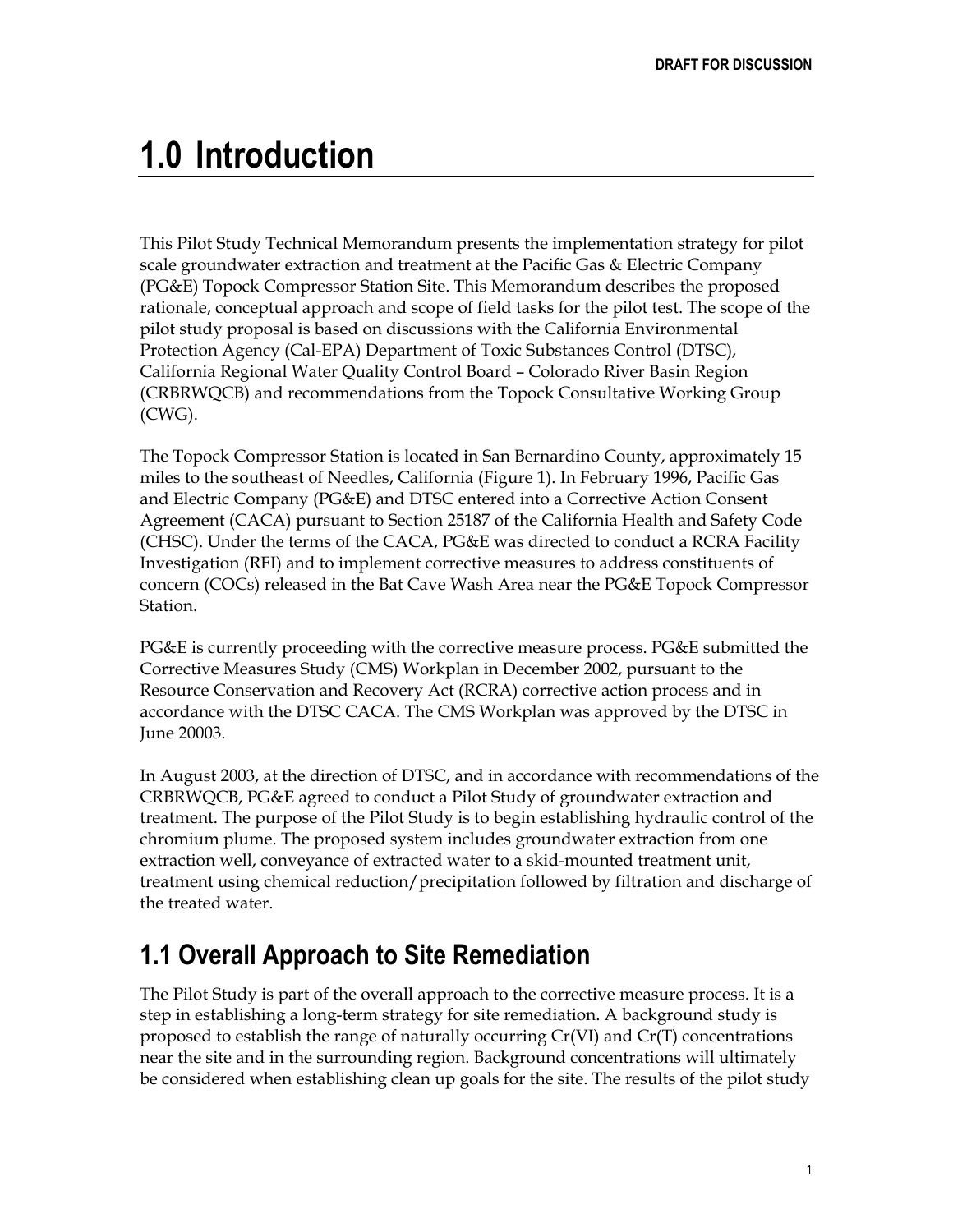will be combined with the results of the background study in developing plans to remediate the site to the clean up levels and maintain hydraulic control of the plume.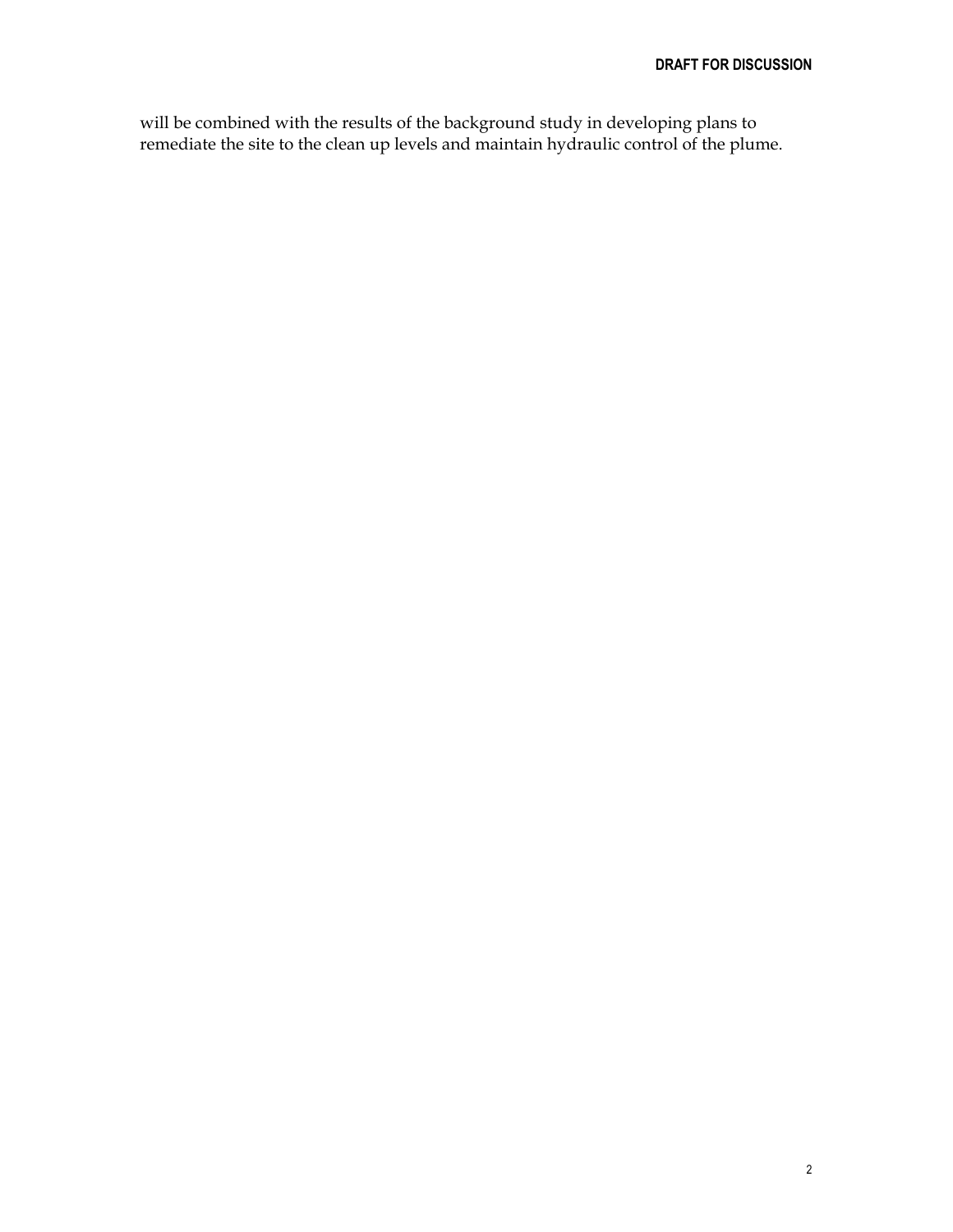## <span id="page-5-0"></span>**2.0 Background**

### <span id="page-5-1"></span>**2.1 Site Description and History**

The Topock facility began operations in 1951 to compress natural gas supplied from the southwestern United States for transport through pipelines to PG&E's service territory in central and northern California. The facility occupies approximately 100 acres owned by PG&E, 15 miles to the southeast of the City of Needles, along Interstate 40 in San Bernardino County, California *(*E&E, 2000*).* However, the study area covers land that is owned and managed by a number of federal and state agencies, as shown in Figure 2.

The site is characterized by arid conditions (precipitation averages less than 5 inches/ year) and high temperatures. Vegetation is limited to the current river floodplain and includes salt cedar, tamarisk, and mesquite. The local geology consists of recent and older river deposits progressing westward to older alluvial deposits associated with the local mountains. Sands and gravels dominate these deposits, which comprise the principal groundwater aquifer at the site. More details on hydrogeology are provided below in Section 2.2. The main surface water drainage into the Colorado River is from Bat Cave Wash, an ephemeral streambed that is dry most of the year. This northtending wash received the original discharges of cooling water containing chromium, as described below. Topography is abrupt, rising from around 450 ft above mean sea level (MSL) at the Colorado River to over 1200 feet above MSL within a mile to the south and southwest. Slopes encountered west of the river reflect a series of ancient river terraces.

The existing facility includes the compressor building, two water cooling towers, and an electric generator building for supplying power to the facility. Adjacent to the main buildings are various auxiliary buildings including offices, a warehouse, a vehicle garage, maintenance, equipment and chemical storage, an oil-water separator, and a water softener building. There are also tanks at the facility that are used to store water treatment chemicals, new and used compressor oil, and wastewater. Former structures that have been removed from service, or clean-closed in accordance with regulatory requirements, include a chromium treatment system, a chromate sludge reduction tank, and a chromate sludge drying bed *(*E&E, 2000*).*

The facility began operations in December 1951. From 1951 to 1985, a hexavalent chromium [Cr(VI)]-based corrosion inhibitor was added to the cooling water prior to its use in the cooling towers. In 1985, PG&E replaced the Cr(VI)-based corrosion inhibitor with a phosphate-based corrosion inhibitor. A chronology of the discharge history of cooling tower blowdown water and other nonhazardous wastewater from the facility is listed in Table 1 below (E&E, 2000).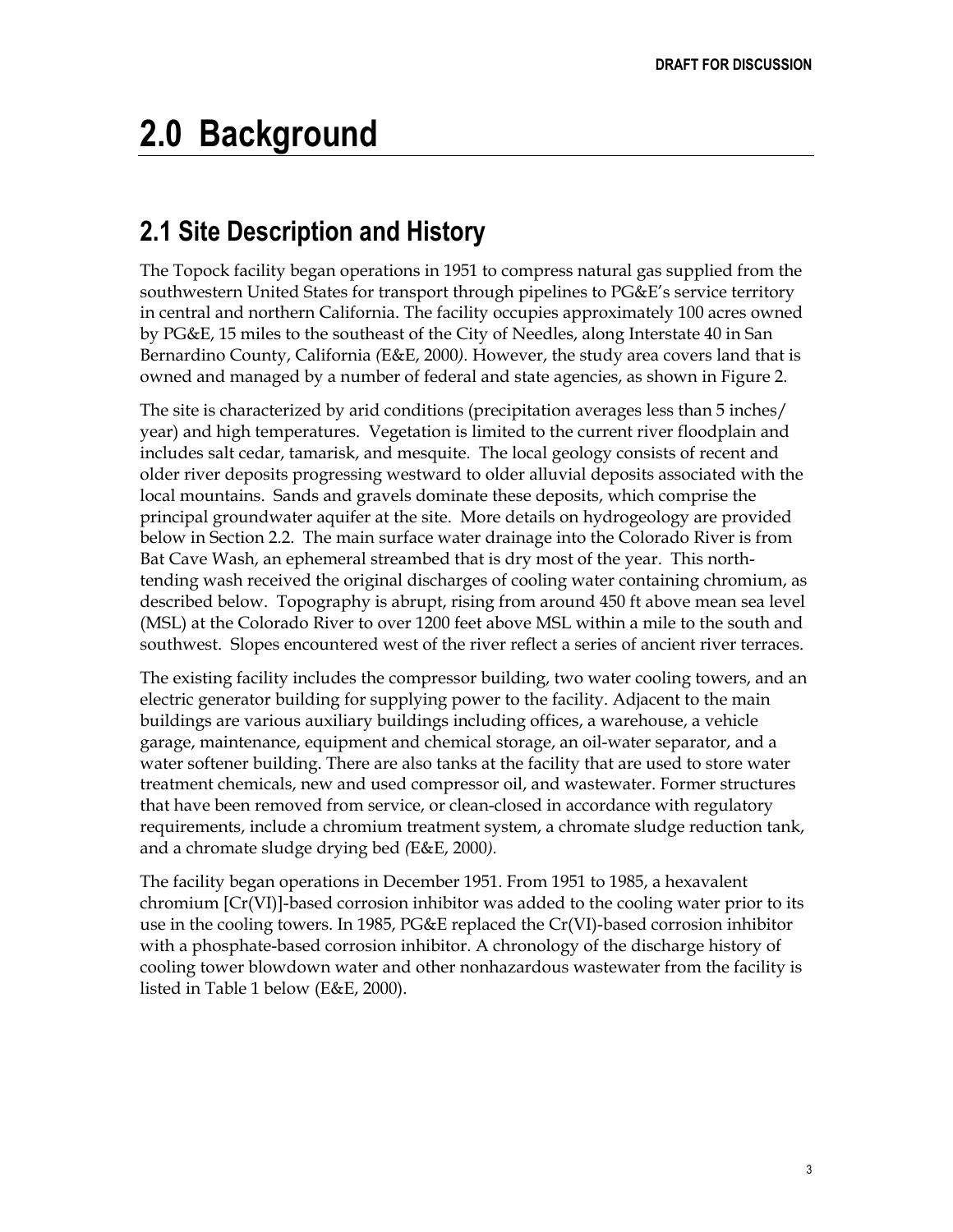| 1951-mid 1960s        | Cooling tower blowdown water was discharged to a percolation bed in Bat<br>Cave Wash.                                                                                           |  |
|-----------------------|---------------------------------------------------------------------------------------------------------------------------------------------------------------------------------|--|
| Mid 1960s-early 1970s | Cooling tower blowdown water was treated using a two-step chemical<br>reduction process. Treated wastewater was discharged to percolation bed in<br>Bat Cave Wash.              |  |
| Early 1970s           | Treated wastewater was discharged into injection well PG&E-8.                                                                                                                   |  |
| Early 1970s-1985      | Treated wastewater was discharged to lined evaporation ponds. These ponds<br>have since been closed and removed.                                                                |  |
| 1985-1989             | Phosphate-based corrosion inhibitor replaced the chromium-based corrosion<br>inhibitor, and the wastewater was released to four new Class II double-lined<br>evaporation ponds. |  |
| 1989-present          | Wastewater (not containing chromium) continues to be released to the four<br>Class II double-lined evaporation ponds.                                                           |  |

#### **Table 1: Discharge History**

Other regulated and nonhazardous wastes that are not discharged to the evaporation ponds, such as waste compressor oil, are transported off site for recycling or disposal.

### <span id="page-6-0"></span>**2.2 Site Hydrogeology**

As discussed above, the main water-bearing zone of the subsurface is within sands and gravels associated with river and alluvial deposition. Adjacent to the Colorado River, shallow deposits consist mainly of poorly sorted sands from natural river deposits and from recent dredge spoils. Below these sands and further to the west, the sands grade into older alluvial deposits of sand, gravel, and minor silt. All but a few of the site monitoring wells are screened within these deposits, referred to collectively as unconsolidated alluvium.

Underlying the alluvium at the Topock Site is the Red Fanglomerate, a Miocene deposit of cemented sandy gravel (Metzger and Loeltz, 1973). The fanglomerate has been identified in several site wells, though the alluvium-fanglomerate contact is variable. The Bouse Formation has been mapped nearby, and where present it lies between the fanglomerate and the alluvium. It has not been positively identified in the boring logs of site wells, though distinction from the alluvium may not be apparent. The Bouse Formation was deposited in brackish or salt water, and where present, may be a source of salts in site groundwater (see discussion below). The basement bedrock of the area is composed of metadiorite. In both the fanglomerate and bedrock, groundwater occurs in secondary fractures. Local wells in these zones (PGE-7, PGE-8, MW-23, and MW-24BR) yield very little to moderate volumes of water.

Groundwater is encountered as little as 4 feet below ground surface in shallow wells in the current floodplain to over 200 feet at MW-16 in the western portion of the site. Horizontal groundwater gradients are gradual, on the order of  $10^{-4}$  to  $10^{-3}$ , with the higher gradients occurring in winter and spring. The gradients suggest a northnortheast flow direction, and the distribution of chromium in groundwater samples supports these flow directions. Water levels in well clusters at MW-20, -24, -30, -32, -33,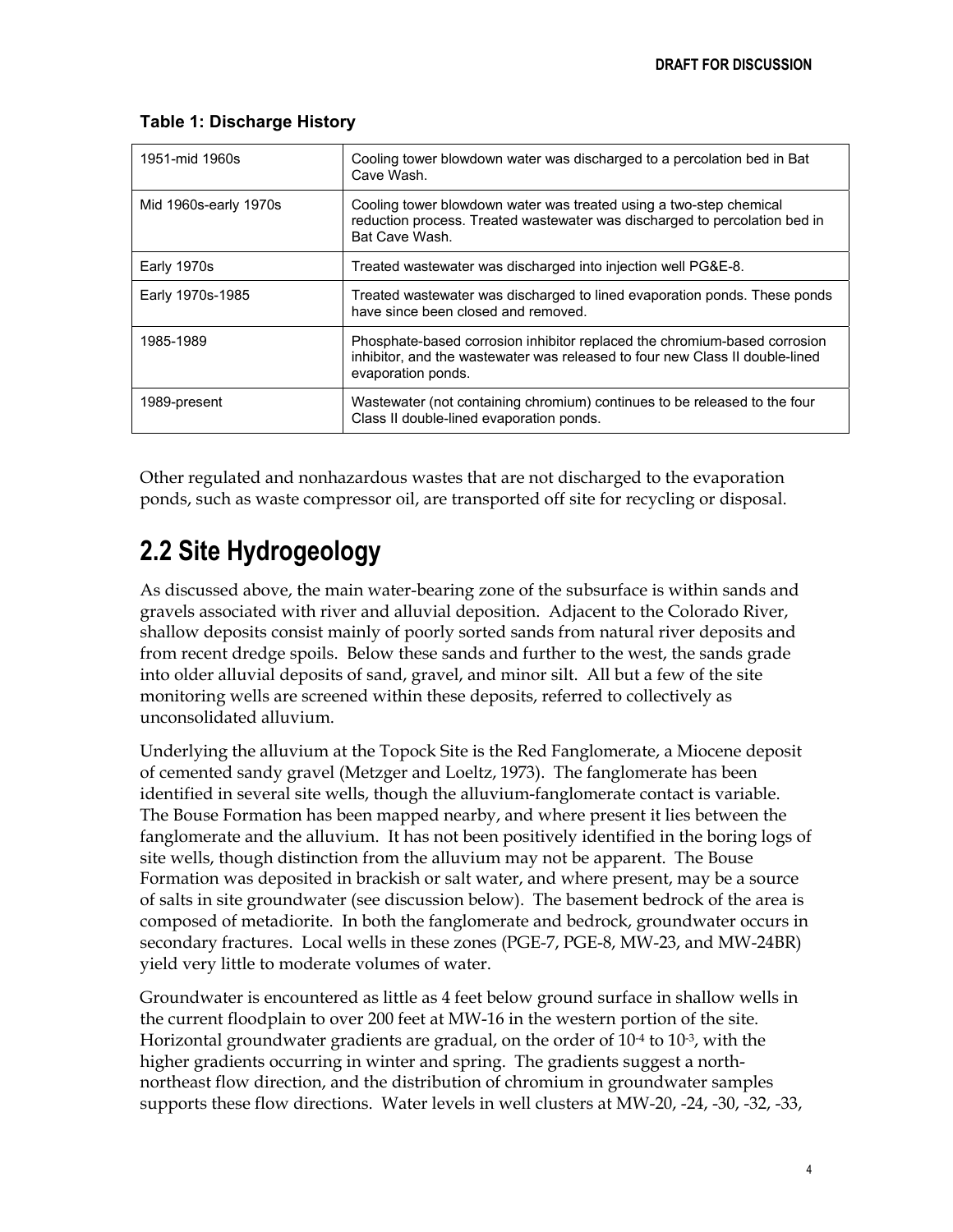and  $-34$  all display upward gradients on the order of  $10^{-2}$ , about 10 times the magnitude of the horizontal gradients. On the basis of screen elevations from these well clusters, the alluvium may be divided into upper, middle, and lower subzones. The majority of site wells are in the upper alluvium subzone.

Interaction of groundwater with the Colorado River is complex. The river levels fluctuate daily as much as 4 feet due to releases from Davis Dam for power generation. Historical water level data show that the river is lower than groundwater levels at least one third of the time and possibly more than half the time. Pressure transducers have been installed in newer wells close to the river to more closely monitor the surface water-groundwater interaction.

### <span id="page-7-0"></span>**2.3 Nature and Extent of Chromium in Groundwater**

Routine site-wide monitoring of the Topock site began in 1997. Currently, there is a network of approximately 35 wells from which groundwater samples are collected and analyzed for the COCs. Monitoring wells have been installed near and along Bat Cave Wash and to the east of the wash to characterize the Cr(VI) distribution in groundwater. The most recent installations included five wells located parallel to, and within the flood plain, of the Colorado River. The purpose of these wells is to better define the leading edge of the chromium plume in the groundwater, evaluate the vertical extent of the plume, and serve as sentry wells.

The majority of the monitoring wells are screened in the uppermost portion of the unconsolidated alluvium. In addition, seven surface water stations are located along the Colorado River and its tributaries. The locations of the wells and river stations are shown on Figures 2 and 3. In accordance with the CACA, COCs on the site are: total chromium, hexavalent chromium, nickel, copper, zinc, pH, and electrical conductivity (DTSC, 1996). Groundwater and surface water are routinely monitored for these COCs. In addition, groundwater and surface water are sampled periodically for general chemistry parameters including iron, lead, manganese, and total dissolved solids (TDS).

Given the historic chromium source location near MW-10, the current distribution of Cr(VI) in groundwater above the MCL of 0.05 mg/L reflects the north-northeast groundwater flow direction suggested by groundwater elevation contours. Figure 3 illustrates this distribution with data from the June 2003 sampling round. The distribution of wells with orange symbols on Figure 3 which indicate concentrations greater than 0.05 mg/L Cr(VI).

The reporting limit for analysis of Cr(VI) in groundwater used in the RFI and prior monitoring was 0.010 mg/L per the approved workplan (PG&E, 1997a). Beginning September 2003, as directed by the DTSC, a reporting limit of 0.001 mg/L will be used for Cr(VI) analyses for all surface water samples and groundwater samples collected from wells that have historically reported non-detect Cr(VI) concentrations (i.e., below the reporting limit of  $0.010 \,\mathrm{mg/L}$ . The more sensitive analytical method prescribed by California Department of Health Services (DHS) for water purveyors will be used to achieve the lower reporting limits (EPA Method 218.6 for drinking water and its equivalent SW 7199 method for wastewater and contaminated groundwater).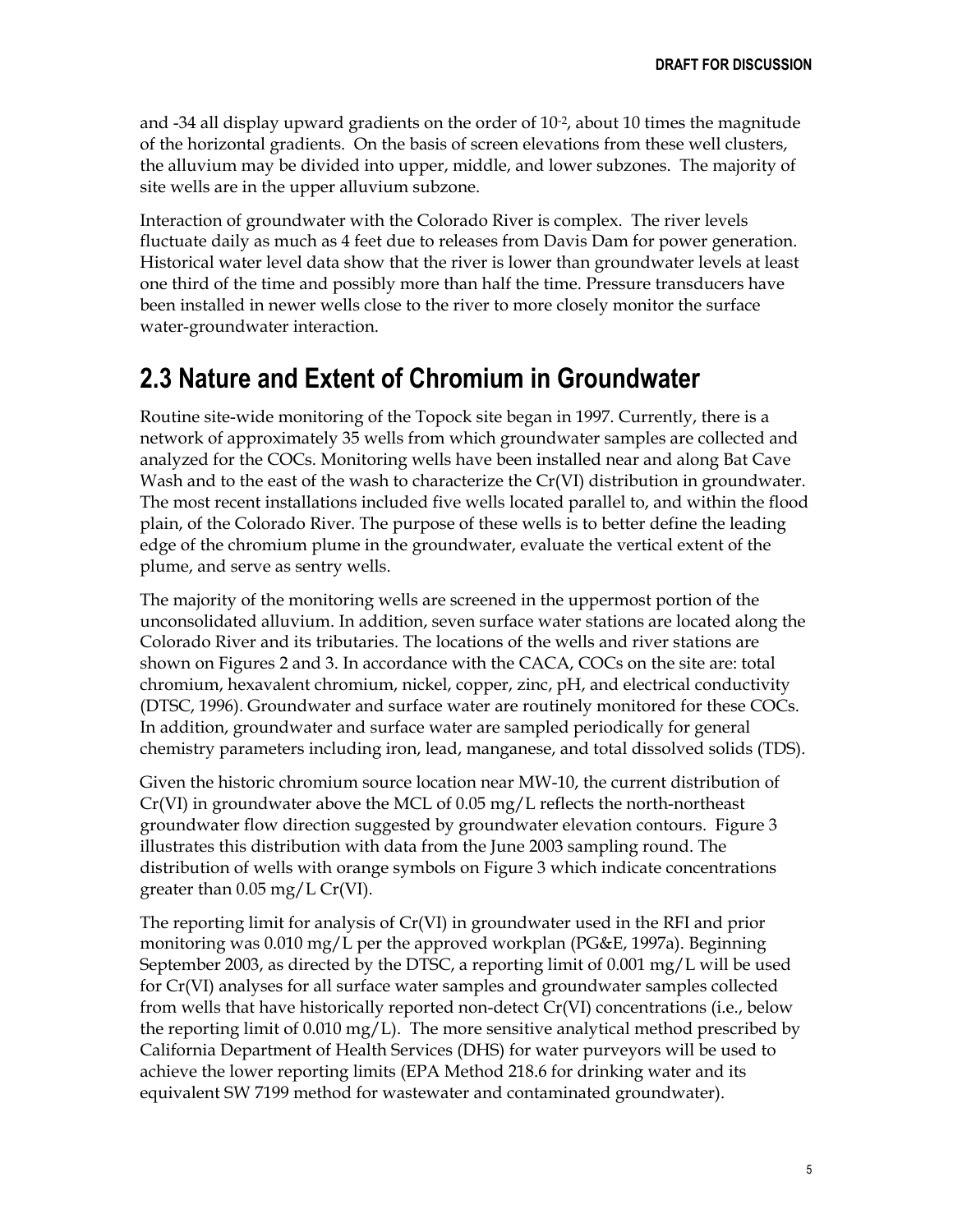### <span id="page-8-0"></span>**2.4 Groundwater Geochemical Conditions**

Groundwater in the Needles-Topock vicinity is not used for drinking water supply due to high TDS concentrations. TDS ranges from 400-800 mg/L in river water to over 40,000 mg/L in groundwater. Most of the monitoring wells are in the TDS range of 1,000 to 3,000 mg/L. However, groundwater sampled in bedrock/fanglomerate wells and deep alluvium wells display higher values (8,000 to 12,000 mg/L).

Sources of salts are (1) connate water in bedrock, (2) remnants of the Bouse Formation, where it still exists, (3) evaporite salts associated with recent fluvial sands and dredge spoils, and (4) potentially PG&E historic cooling water discharge, reported to be about 6,600 mg/L (PG&E, 1997b). As a result, the distribution of TDS is variable.

Results of groundwater sampling also indicate pH ranges from 6.6 to 8.1. Sampling data indicate major ions, including chloride and sulfate, were found at concentrations of 800 to 6,000 mg/L and 300 to 1,300 mg/L, respectively. The preliminary indications of reduction-oxidation (redox) conditions reflect oxidizing conditions in which Cr(VI) is stable. Upon completion of the pilot test and further data collection, the hydrochemical nature of the groundwater and geochemical conditions of the site will be defined further.

The groundwater reduction/oxidation potential (redox) data collected during monitoring indicate generally oxidizing conditions with concentrations of dissolved oxygen ranging from 3.0 to 7.2 mg/L, and redox potential<sup>[1](#page-8-1)</sup> up to 170 mV (indicative of oxidizing conditions). More reducing conditions were observed in shallow groundwater wells adjacent to the Colorado River. It is important to note that the oxidation or reduction of chromium in water is typically dominated by the solid aquifer material and soil structure, and not by the water itself. The hydrochemical nature of the groundwater and geochemical conditions of the site will be verified upon completion of the RFI and further data collection during the Pilot Study and the CMS.

 $\overline{a}$ 

<span id="page-8-1"></span> $1$  The redox potential of a system is a numerical measure of the degree to which that system provides conditions conducive to the oxidation or reduction of material within the system. In reduction-oxidation reactions one chemical species loses, while another gains electrons. A positive redox potential indicates an oxidizing environment.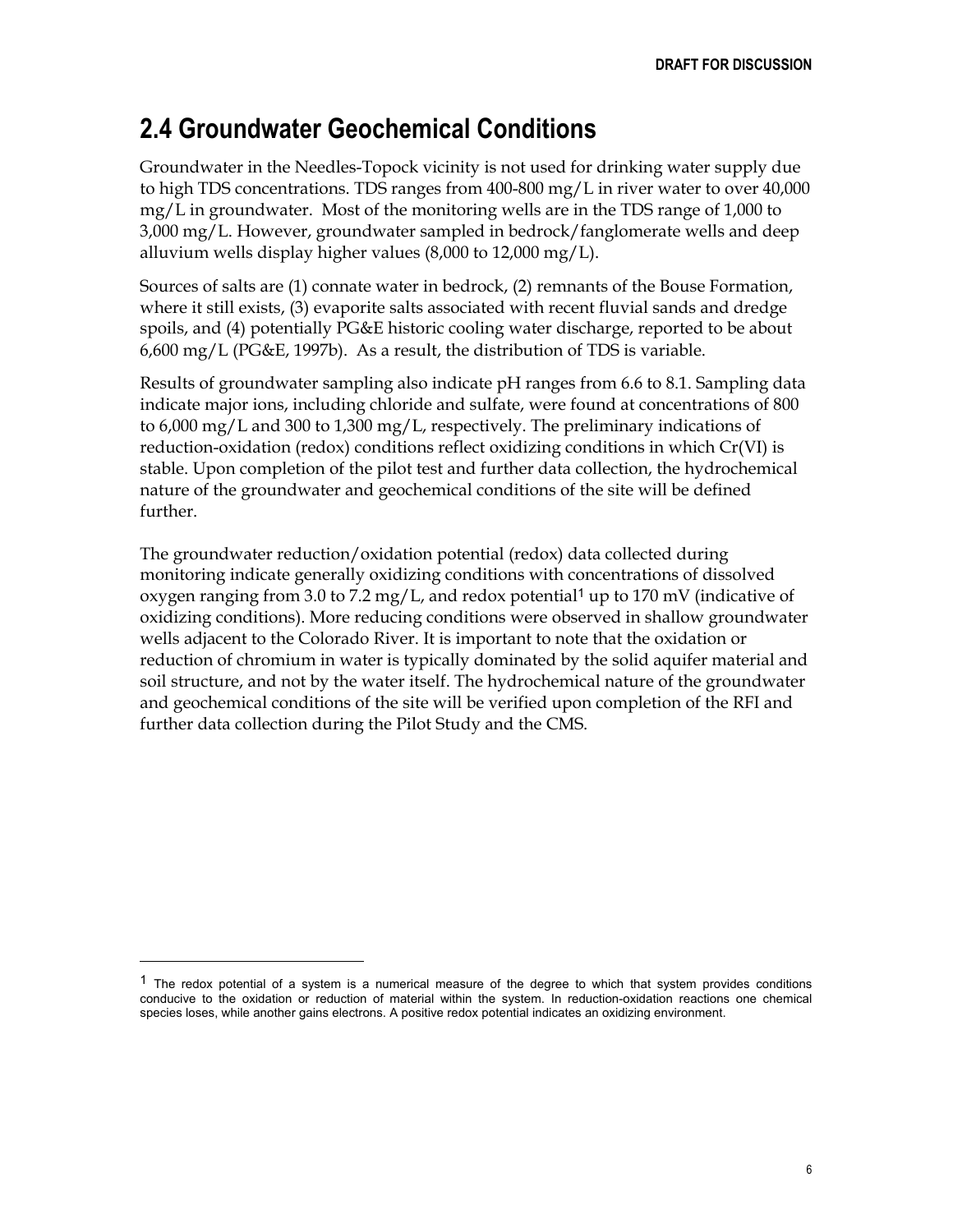## <span id="page-9-0"></span>**3.0 Pilot Study**

The Pilot Study will evaluate the aquifer response to pumping and the performance of the treatment system. The objective of the Pilot Study is to begin to achieve hydraulic control of the plume and to obtain information on the hydraulic and hygdrogeologic properties of the aquifer. An evaluation of the selected treatment technology will help determine the feasibility and design for a full-scale remediation system.

This section discusses the rationale for developing interim treatment goals for the pilot system, the groundwater flow model that will be used to evaluate the aquifer response and help design the long-term extraction system and the implementation of the pilot test. The implementation plan for the pilot study is a work in progress and the discussion presented in this section is based on our present understanding and information.

### <span id="page-9-1"></span>**3.1 Interim Treatment Goals**

The interim treatment goals for the pilot system will be determined based on a consideration of: (1) the California Primary Drinking Water Standards' maximum contaminant levels (MCLs) and (2) background levels of chromium in groundwater within the study area.

The California MCL for  $Cr(T)$  is 0.05 mg/L. To determine background levels of hexavalent chromium  $[Cr(VI)]$  and total chromium  $[Cr(T)]$  at and around the site, historic groundwater data, from monitoring wells that are located in areas not associated with past site chromium use/disposal, are being evaluated. These wells include monitoring wells around the new lined evaporation ponds i.e., MW-1 and MW-3 through MW-8 (see Figure 2), and wells MW-16, -17 and -18. Statistical analyses of this data will be conducted in accordance with DTSC's guidance. PG&E is working closely with the DTSC to ensure that the appropriate protocol is adopted in determining the background chromium levels.

### <span id="page-9-2"></span>**3.2 Groundwater Flow Modeling**

A numerical groundwater model is being developed to help satisfy the following objectives:

- Develop a tool to combine groundwater heads, aquifer properties, water balance, and river elevations to understand groundwater flow at the site;
- Evaluate the effect of the extraction well on groundwater flow; and
- Identify site locations for the long-term remedial system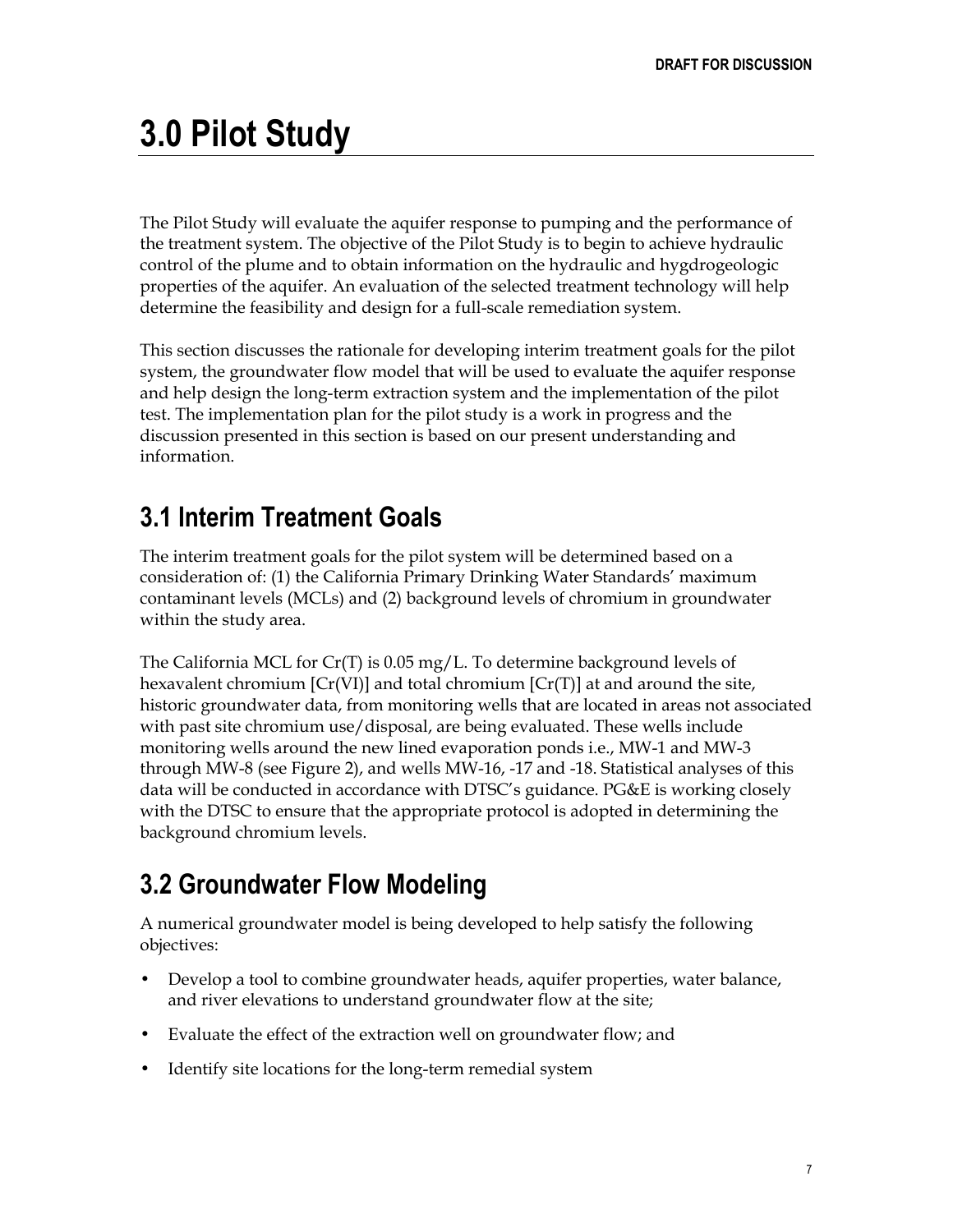As stated in the first objective, the model is an essential *tool* for understanding flow and comparing proposed scenarios. It is a working best-estimate that improves with newly collected data. The model will provide a better understanding of both the vertical and horizontal groundwater behavior at the site. With the information gained from the pilot study, the model will be updated and used to design a long-term plume containment strategy.

The model is currently being compiled from existing data and the updated site conceptual model. A finite element modeling code, MicroFEM (Hemker, 2003), will be used to provide very fine resolution in the floodplain area while also extending the model domain over a large area. The model domain will encompass the drainage basin around Bat Cave Wash, which begins in the hills behind the site, and will extend to Topock Slough and a limited area to the east of the Colorado River. Grid spacing will be around 10 feet in the floodplain area and gradually increase to 500 feet in the outer areas of the model. The model will be assigned five layers, approximately corresponding to the upper, middle, and deep alluvium followed by fanglomerate and bedrock. Initial model calibration will be under steady-state conditions, and calibration targets will be time-weighted average groundwater elevations from site monitoring wells. As transducer data from floodplain wells become available, refinement of the calibration will be performed by calibrating the model to these transient data.

Locations for the proposed extraction well will be reviewed with a preliminary version of the model. A goal in locating the pilot well will be to maximize the interception of chromium-containing groundwater while maintaining proximity to existing monitoring wells. The latter goal will result in better characterization of the alluvial aquifer. Data collected during testing of this well will help to improve model accuracy for use in longterm extraction design.

### <span id="page-10-0"></span>**3.3 Pilot Test System**

The pilot system includes the following elements:

- Extraction well (s)
- Treatment system
- Discharge / reuse of treated water

Implementation of the pilot system will involve siting, design, installation, start-up and operation of the system. The pilot system will be operated until the long-term corrective measure is selected. It is anticipated at this stage that the pilot system will be integrated into the long-term corrective measure.

A brief description of each element of the pilot system follows. The rationale for siting, selection of treatment technology(ies) and options for disposal / reuse are discussed below.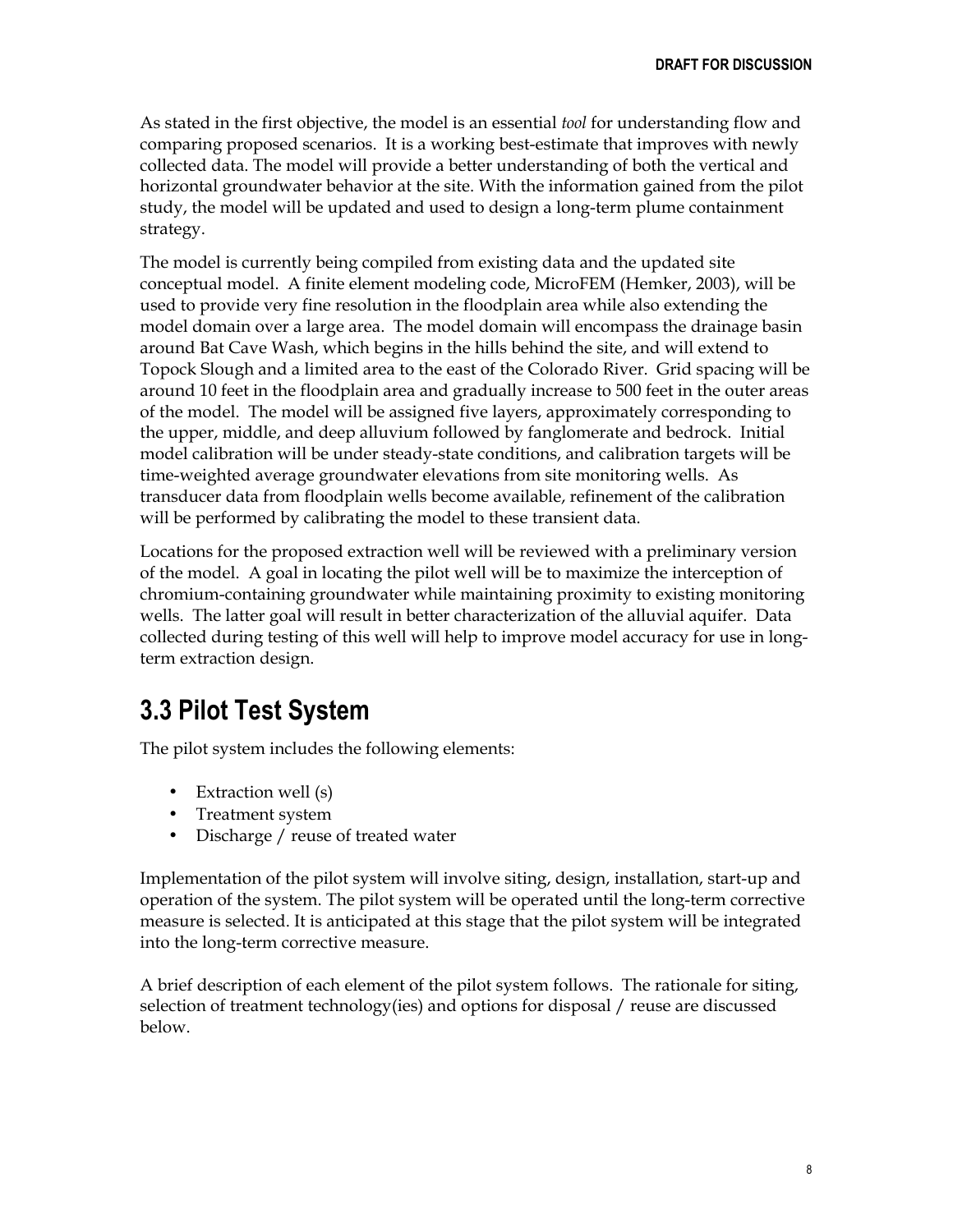#### <span id="page-11-0"></span>**3.3.1 Extraction Wells and Monitoring System**

The groundwater extraction system for the pilot test will consist of a single extraction (pumping) well. If practical, the extraction well will be located adjacent to the MW-24 cluster of wells which provides a network of monitoring wells within the area of influence. The information collected from these monitoring wells will be used to obtain hydraulic information. Groundwater modeling will be conducted to project the likely extent of the area of influence. The numerical groundwater model is currently being developed to evaluate the effect of the extraction well on groundwater flow and subsequently to help determine the location of additional extraction wells (see Section 3.3).

To best measure the aquifer properties within the area of influence, it is necessary to have monitoring wells positioned at various distances and directions from the pumping well. The monitoring wells need to be close enough to the extraction well to evaluate water table draw-down in the pilot test area. Preliminary calculations suggest that monitoring wells within approximately 100 feet of the extraction well will provide the best data. Both aquifer test analysis and zone of influence evaluation can be conducted on these monitoring wells. Wells located within 200 feet also may provide usable data. Beyond 200 feet, draw-down observed in monitoring wells is not expected to be significant enough to evaluate aquifer properties. Near the extraction well where vertical gradients are likely to develop, monitoring wells with discrete screened intervals at different depths will be used to provide information on the vertical hydraulic conductivity of the aquifer.

Based on the distribution of existing monitoring wells, the ideal location for the pilot test extraction well is in the vicinity of the MW-24 well cluster. The MW-24 cluster is located on a graded bench -west of the PG&E property boundary (Figure 4). The MW-24 cluster includes three monitoring wells: MW-24A screened in the upper alluvium, MW-24B screened in the lower alluvium / upper fanglomerate, and MW-24BR screened in the bedrock. By monitoring water levels in the MW-24 cluster, data could be obtained on vertical hydraulic conductivity between the upper and lower alluvium and potentially the bedrock.

Located within 1,000 feet of the MW-24 bench are monitoring wells MW-9, MW-10, MW-11, MW-12, MW-25 and MW-26. All of these wells are screened in the upper alluvium. These wells may provide an outer ring of groundwater level monitoring to help define the extent of the area of influence of a pumping well located on the MW-24 bench.

Also located on the MW-24 bench are wells PGE-6, and PGE-7. These wells were originally drilled in 1964 to provide water for the construction of the nearby interstate highway. Well PGE-6 was subsequently equipped with at pump and pipeline to connect to the station for use as a backup water supply. Historically however, PGE-6 was rarely used. Well PGE-6 is screened through the upper alluvium, from 110 to 180 feet below land surface with a 14 inch steel casing. A short-term aquifer test was conducted on PGE-6 in 1997 (E&E, 2002). Although it was reported that the well had low efficiency, it was able to produce approximately 50gpm without excessive drawdown. This indicates that the well is still open to the formation and could be used as a monitoring well or possibly an extraction well. Well PGE-7 was sleeved and deepened to 330 feet in 1969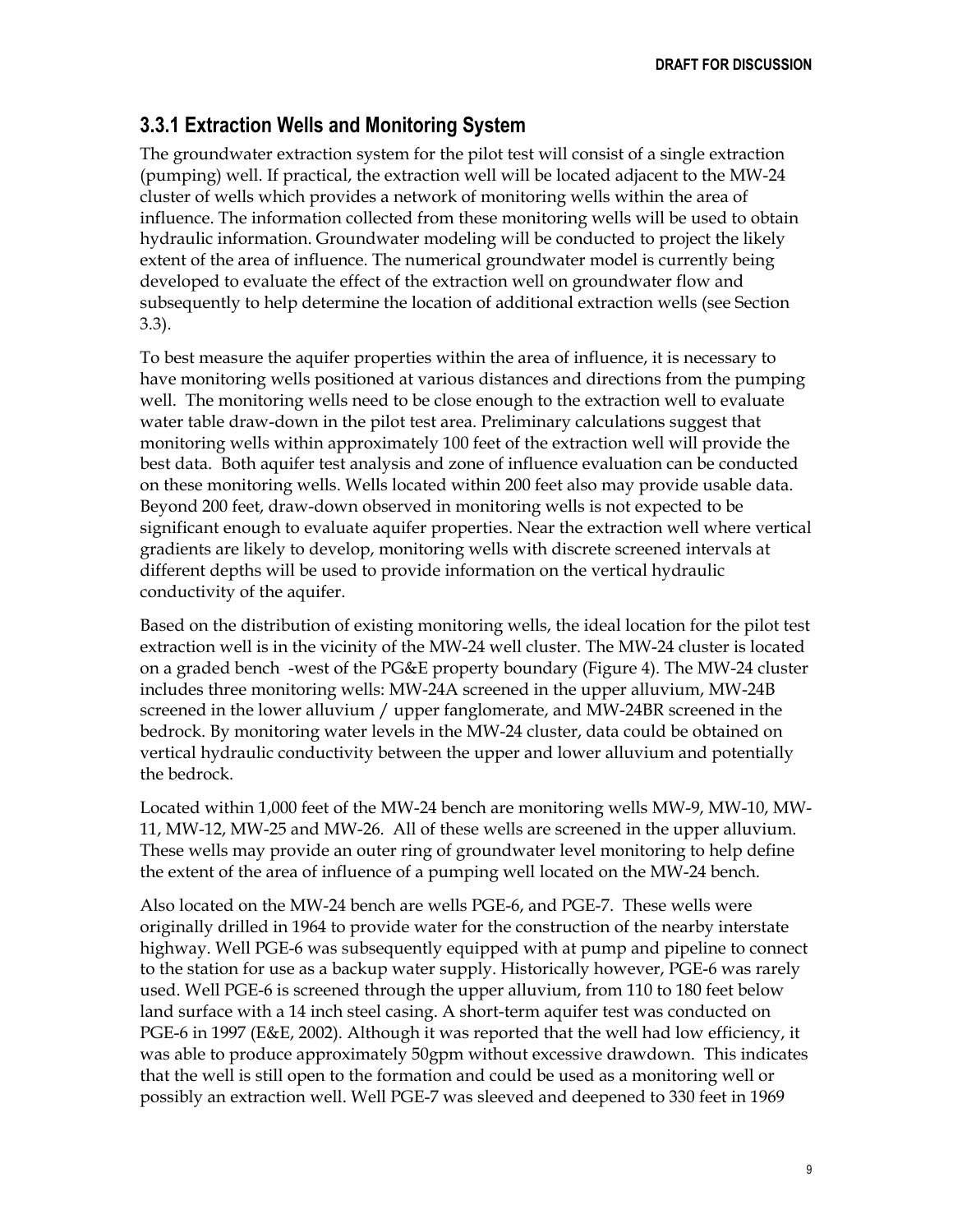and used as a monitoring well for a wastewater injection test. This well is no longer open to the upper aquifer but could provide a monitoring point for response in the bedrock / fanglomerate.

Three options for groundwater extraction have been identified. In arriving at these options, the existing network of monitoring wells, property ownership, site topography, and the potential discharge options were considered. These location options are described below and are summarized in Table 2. Figure 4 provides a map of the possible locations for a groundwater extraction well (includes topographic features).

#### **Use Existing Well PGE-6 as an Extraction Well**

Well PGE-6 is ideally located with respect to surrounding monitoring wells and proximity to PG&E property. This well is screened across most of the alluvial aquifer from 110 to 180 feet. The driller's log does not indicate the type of screen, but lists the perforations as 3/32 inch by 1 inch, which suggest either a slotted or louvered screen. The estimated depth of the red fanglomerate, based on the logs from the nearby MW-24 wells is approximately 205 feet. The depth to water in PGE-6 has been consistently measured at approximately 105-107 feet below land surface during recent years.

A video log was run on PGE-6 in 1998. PG&E has recently obtained and is in the process of reviewing the video tape to evaluate the condition of the well. Initial indications are that lower 20 feet of the well screen has silted in and is no longer open. The options for rehabilitation of well PG&E 6 are currently being evaluated to remove the silt from the bottom of the well and remove encrustation from the well screen. If the condition of the existing well casing is determined to be too poor to support the rehabilitation, consideration will be given to installing a new, smaller diameter casing and screen inside the existing well casing.

PGE-6 was drilled to provide water for the construction of the nearby interstate highway. The well was never used as a primary water supply for the compressor station, but it was equipped with a pump and a pipeline into the station for a standby water supply. The pipeline and power conduits are still in place, although the pump has been removed from the well. It is likely that the existing discharge piping and power conduits could be used for the Pilot Study which may provide a reduction in permitting time for this option. At present, it appears that PGE-6 could be brought online as a pilot test extraction well with minimal disturbance to offsite property. However a 45-day period associated with permitting from the Havasu Wildlife Refuge (HWR) is on the critical path in the schedule for implementation of this option.

Although well PGE-6 is not screened across the lower alluvium, aquifer test data will be leveraged using the MLU software, which is designed to utilize data from layered aquifers and partially penetrating wells (Hemker, 1985). A further description of the planned aquifer testing is provided in a subsequent section of this technical memorandum.

Based on groundwater sampling results, it appears that the lower alluvium contains water with high concentrations of TDS. The lower alluvial well (MW-24B) and the deep bedrock well (PGE-7) produce water with TDS in the range of 8,000 to 9,000 mg/L. However, wells MW-24A and PGE-6, completed in the upper alluvium, produce water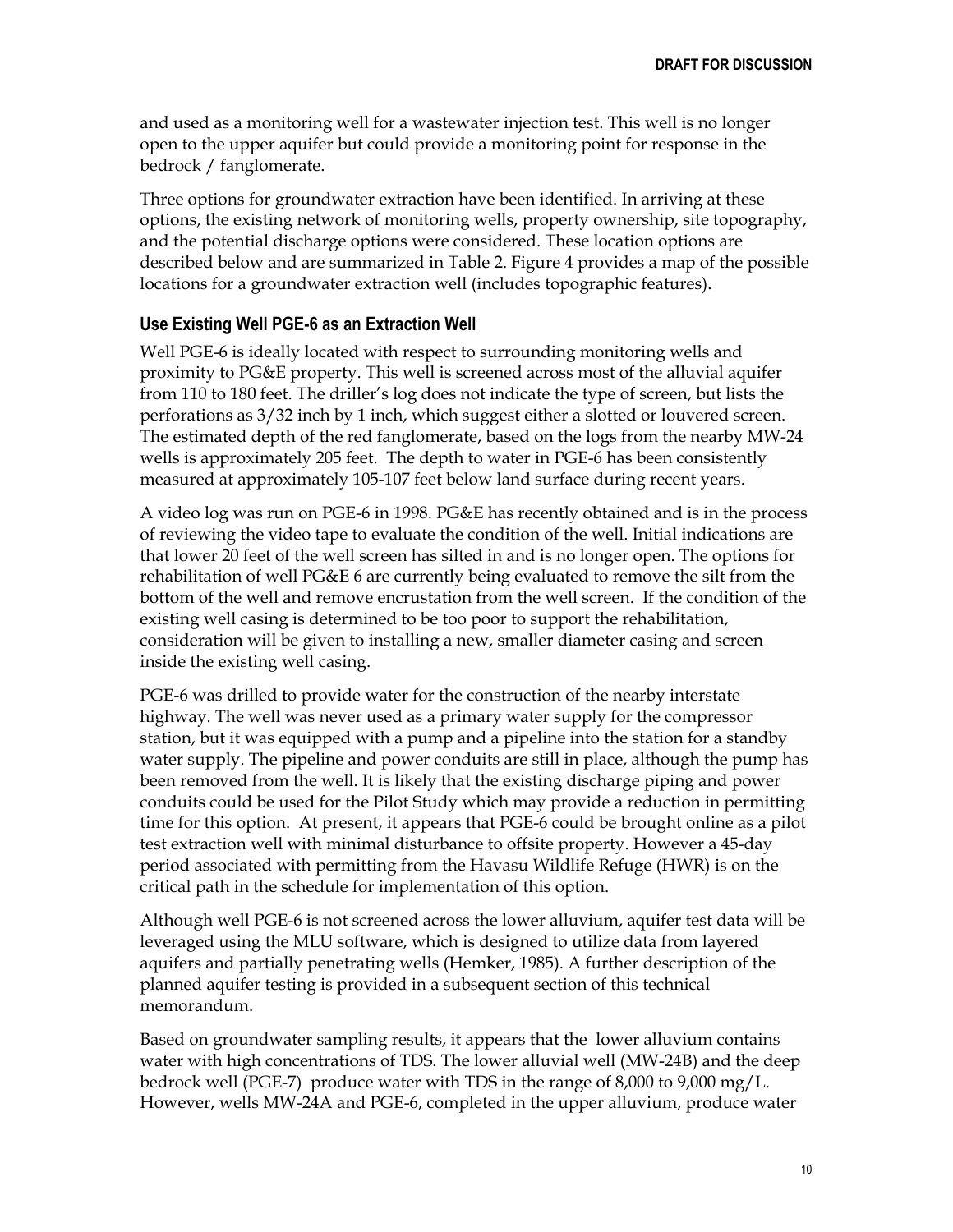with TDS in the range of 2,000 to 3,000 mg/L. Water with lower concentrations of TDS is favorable for the option of reusing treated water discharge at the PG&E compressor station. Water presently being used by the station has a TDS of approximately 1,600 mg/L. Reuse of treated water at the station may be one of the most appropriate discharge option to facilitate meeting the expedited implementation schedule. Hence this is a critical factor as well in the evaluation of groundwater extraction options.

To confirm that PGE-6 is still serviceable, a short - term aquifer test would be conducted at the earliest possible opportunity. This test would involve installation of a pump in PGE-6, and conducting an initial step draw-down test to determine optimum pumping rates, followed by a constant rate pumping test for a period of 8 to 10 hours. Water levels would be monitored in surrounding wells (MW-24 cluster and PGE-7). The primary purpose of this test would be to confirm the ability of PGE-6 to produce water for the pilot test and make an initial assessment of the degree of hydraulic connection between PGE-6 and the nearby monitoring wells. Water produced during this test would be stored in a portable, 20,000 gallon storage tank until the pilot treatment system becomes operational, at which time the water would treated and discharged along with other water generated during the Pilot Study.

In order to evaluate where the water is entering the well screen, logging will be conducted in the well during pumping. This logging would be conducted using either spinner or dye trace logging methods. Spinner logging involves pulling a small, propeller equipped for vertical monitoring through the well while pumping. Vertical velocity is determined from the rotational speed of the propeller. Dye trace logging is a method recently developed by the USGS. It involves release of small pulses of dye at different levels within the well and timing the arrival of the dye pulse in the pump discharge. If it is determined that water is only entering through a small section of the screen, it may indicate that the screen is plugged and that PGE-6 is not the best choice for use as a pilot test extraction well.

#### **Installation of a New Extraction Well on the MW 24 Bench.**

This option would include construction of a new groundwater extraction well on the MW-24 bench. There is limited area on this bench for access by drilling equipment. The exact location of the new well would be determined based on accessibility of the drilling site and proximity to existing piping and power lines for PGE-6.

The new extraction well would be constructed with 8-inch diameter casing and screen installed in a 14-inch diameter borehole. The borehole would be drilled to penetrate the entire thickness of the alluvial aquifer down to the depth of the red fanglomerate layer. This layer is estimated to be about 220 feet below land surface in the vicinity of the MW-24 bench. The well would be drilled using either mud rotary or dual-tube percussion drilling methods. The well will be cased with Schedule 80 PVC and screened with wirewrapped stainless steel well screen. The screened interval would extend across the entire thickness of the alluvial aquifer, estimated to be at depths between about 110 and 220 feet below land surface.

Initial aquifer testing would be conducted in conjunction with the development of this well. The initial aquifer testing would consist of a short term, step draw-down test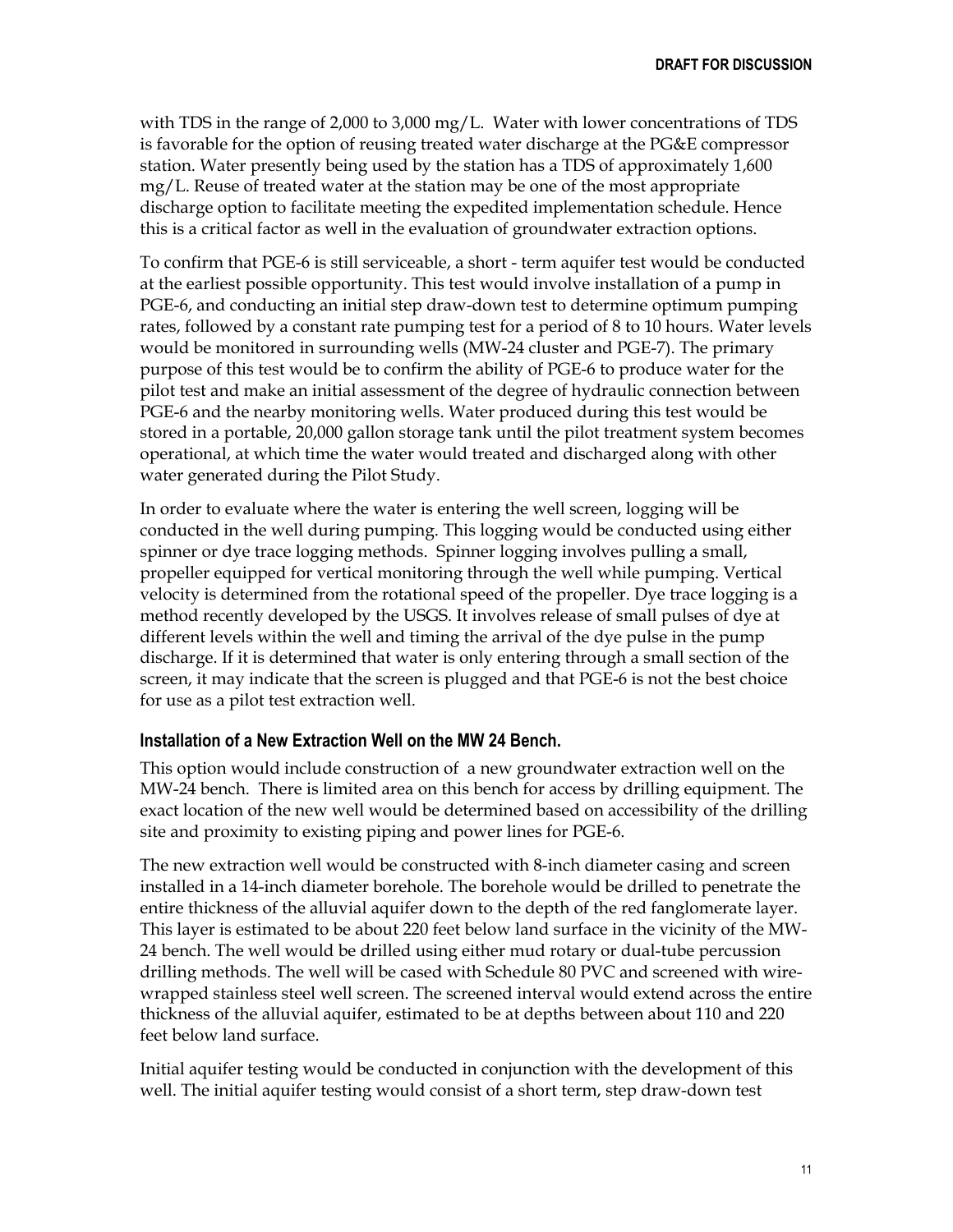conducted over a period of a few hours. The primary purpose of this test is to estimate well capacity and sustainable flow rate. Water level monitoring will be conducted at surrounding wells to provide qualitative data on the degree of hydraulic connection between the wells. It is not anticipated that the water level data from this test would be used to estimate aquifer properties.

Implementation of this option would require an access permit from the Bureau of Reclamation as well as a well permit from the San Bernardino County. This option is on the schedule's critical path to meet the December 2003 start-up date.

#### **Installation of a New Extraction Well on PG&E Property**

Installation of an extraction well on PG&E property does not trigger the requirement for permitting. Siting the well on PG&E property therefore provides a scheduling advantage.

Due to topographic constraints, terrain, the most reasonable location for a new extraction well on PG&E property appears to be a flat area approximately 300 feet southeast of the MW-24 bench. Land surface in this area is approximately 60 feet higher than the land surface on the MW-24 bench, meaning that a well installed in this area would need to be deeper to penetrate the alluvial aquifer. A field survey would be required to determine if there is adequate space on this flat area to support a production well drilling effort. If this area turns out to be too small, an alternate location would be identified further to the south, likely within the fence line of the compressor station. The proposed new well would use the same design and construction techniques as the well described in the previous option. There is presently no power or pipeline routed to this area, however it would be relatively easy to bring those utilities in from the station.

The lack of nearby monitoring wells presents the biggest disadvantage to this option. The nearest wells are located on the MW-24 bench, approximately 300 feet away (Figure 4). Observed draw-down in the outer cone of depression (MW-24 cluster) is expected to be minimal. Permitting and installation of two or three monitoring wells within a radius of 100 feet from the new extraction well would therefore be required. The proposed additional wells are necessary to provide adequate groundwater monitoring during the pilot test. Two of these proposed wells would likely be sited on BLM land to the west of the new extraction well and one on PG&E land to the east. It is recommended that at least one of these wells be constructed as a cluster well, with discrete screened intervals in the upper and lower portions of the alluvial aquifer.

The water quality at this location must be reviewed for chromium concentrations. Potentially low chromium concentrations at this location could render the testing of the treatment technology inadequate.

#### <span id="page-14-0"></span>**3.3.2 Treatment System**

The planned location of the pilot treatment system is within PG&E's property boundary to minimize property access and permitting issues, for ease of operation and proximity to discharge/reuse options.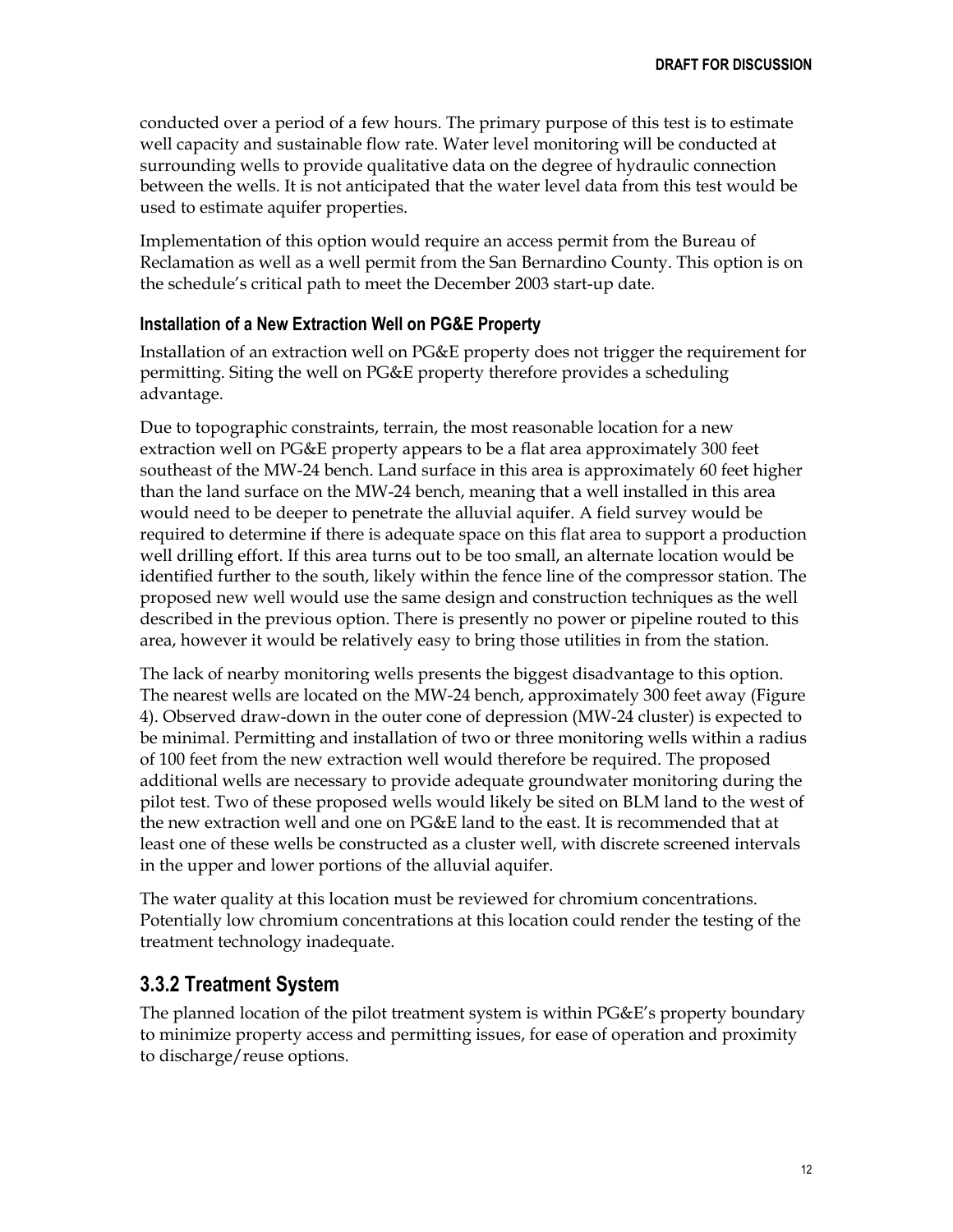Treatment technologies screened as potential options included: anion exchange, chemical reduction/precipitation followed by microfiltration, and reverse osmosis. These technologies were identified as promising options based on (i) the existing groundwater chemistry information in the area where the extraction well(s) is to be located (proximal to monitoring wells MW-24 cluster, PG&E-6 and -7), (ii) the proven effectiveness for treatment of chromium, (iii) the availability of these treatment systems as skid-mounted units, (iv) California case studies of the treatment of chromium in water.

Table 3 presents a comparison of the technologies that were screened. Based on feasibility of implementation and cost, the primary treatment technology selected for the pilot system is chemical reduction/precipitation followed by microfiltration. Pending the final decision on the discharge/reuse option(s), a secondary treatment unit may be required. The technology being considered for secondary treatment is reverse osmosis.

Preliminary criteria being assumed for design of the primary treatment system are:

- Flow rate ranging from 15-20 gallons per minute (gpm)
- Influent  $Cr(VI)$  concentration 1 5 mg/L
- Treated water discharge single stream or multiple streams depending on final discharge/reuse options
- Target treated water  $Cr(VI)$  and  $Cr(T)$  concentrations not to exceed 0.05 mg/L Cr(T), to be confirmed following establishment of interim treatment goals

A brief description of selected technologies is presented below.

#### **Chemical Reduction/Precipitation/Filtration**

Chemical reduction is commonly used to reduce soluble compounds to render them more suitable for removal by precipitation, and/or coagulation. Treatment chemicals are added to the influent to promote a chemical reduction reaction. Commonly used reducing agents for treatment of Cr(VI) are ferrous chloride, ferrous sulfate, sodium bisulfite, and sodium hydrosulfite. In the process selected for the pilot system, the reductant will be ferrous chloride/sulfate. Cr(VI) in the influent stream would gain electrons and be reduced to Cr(III), and iron (Fe) would lose electrons and be converted from Fe(II) to Fe (III). Normally, redox chemicals must be added in quantities greater than the stoichiometric ratio because the chemicals will be consumed by noncontaminant species, such as oxygen.

Unit processes in chemical reduction/precipitation systems for chromium removal typically include a reactant feed system, reaction (reduction) vessel, aeration tank for oxidation of excess iron, filtration system, and solids handling equipment for dewatering and disposal of precipitated residuals.

The ferrous iron reduction process is typically carried out with two reactors in series, the first for Cr(VI) reduction and the second, an aerated reactor to oxidize residual ferrous iron to the insoluble ferric state. Cr(VI) reduction can be achieved with ferrous iron compounds such as ferrous chloride/sulfate near neutral pH. Flocculants to aid settling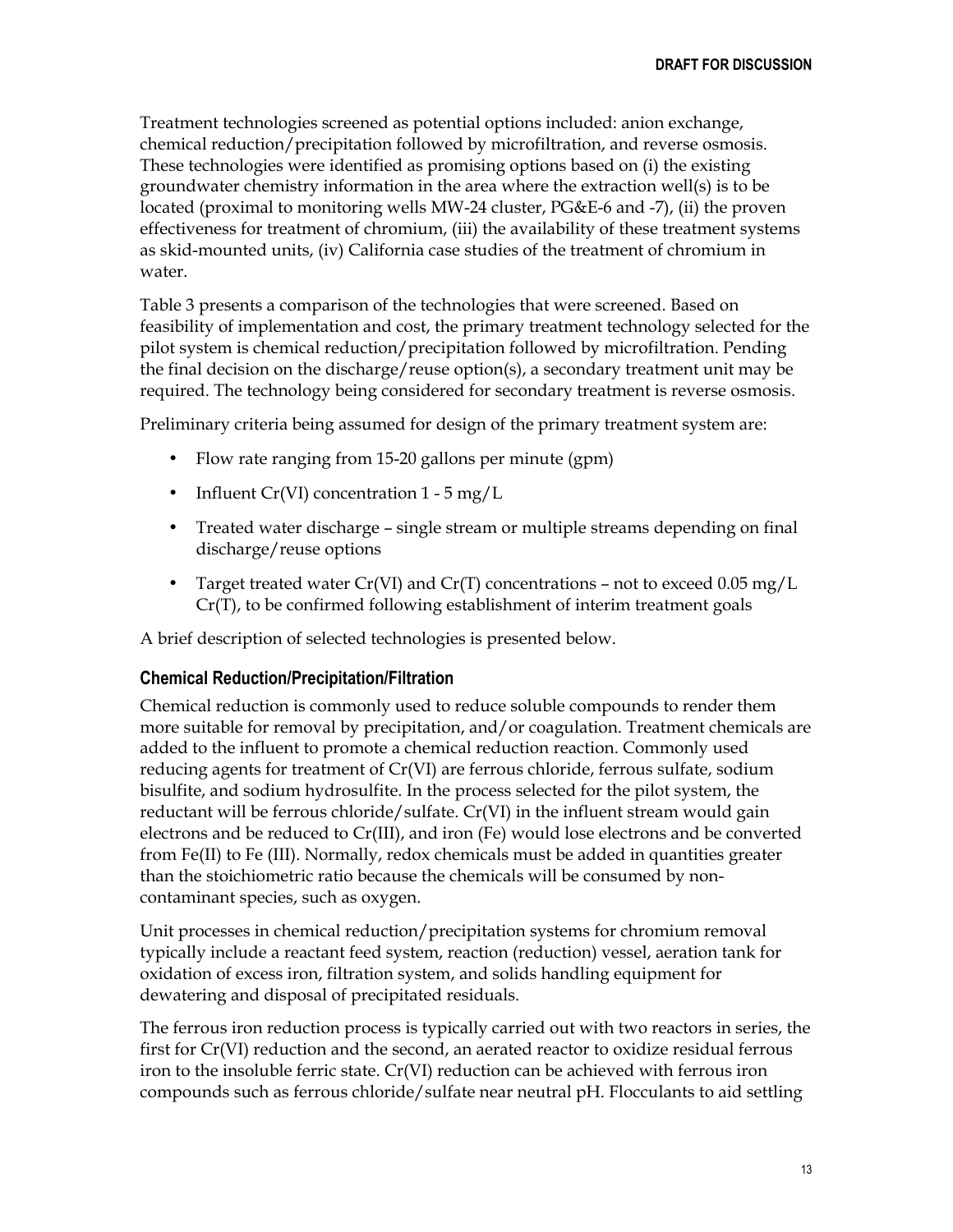of the Cr(III) and Fe(III) are added. The precipitated solids containing Cr(III) and Fe(III) hydroxides are removed by media or micro filtration (MF). Ferric chloride must be added and hydrolyzed to a precipitate prior to filtration. This will require rapid mixing facilities to mix the ferric chloride with sufficient energy to form a floc. The MF units will be backwashed on a periodic basis to remove accumulated ferric hydroxide solids.

Filter backwash is collected in a tank where solids are settled, and clear liquid decanted for reuse/disposal. Residual solids are often dewatered on- or off-site and disposed of according to federal and state regulations.

Operation and maintenance requirements include a part-time operator, supply of process chemicals including reagent, filter polymer, and dewatering polymer, and sludge transportation and disposal.

This technology has been proven effective for chromium removal in both bench and fullscale applications. Chemical reduction systems for Cr(VI) are off-the-shelf systems requiring appropriate sizing for varying flow rates and optimization for site specific conditions.

#### **Reverse Osmosis**

Reverse Osmosis (RO) is a membrane separation technology. This technology is being considered as a possible polishing step for the treated water prior to being reused as makeup water in the cooling towers at the Topock Compressor Station. The feasibility of reusing all or a part of the treated water at the Compressor Station is presently under consideration, pending information regarding the compatibility of treated water quality with plant operations (with respect to both total dissolved solids (TDS) and chromium concentration).

In RO systems, constituent removal is accomplished by pumping the water stream at high pressure across a semi-permeable membrane. RO membranes reject ions based on size and electrical charge and are commercially available in a variety of materials and chemical selectivities. RO had been used extensively for drinking water and industrial purposes and also to treat pumped groundwater or wastewater residual from a treatment process. The technology has been implemented at a number of sites and could be implemented at this site.

RO can be used to separate Cr (VI) (along with all the other dissolved solids) from the groundwater. This technology splits a feed stream into an effluent stream (the permeate stream) that would contain very low levels of Cr (VI), and a concentrated stream, which contains the Cr (VI) and other dissolved solids at elevated concentrations. The waste or reject stream, which commonly comprises about 25 percent of the feed flow rate, would then require further treatment or may be sent directly for disposal, possibly as a hazardous waste, depending upon the concentration of Cr(VI). The rejection percentage must be monitored to ensure Cr(VI) and TDS removal below the target level.

RO requires a careful review of influent water characteristics and pretreatment needs. Regular monitoring of membrane performance is also required to prevent membranes from fouling, scaling, or otherwise degrading. Suspended solids or solids formed by precipitation of reduced iron or manganese species in solution can foul the membrane.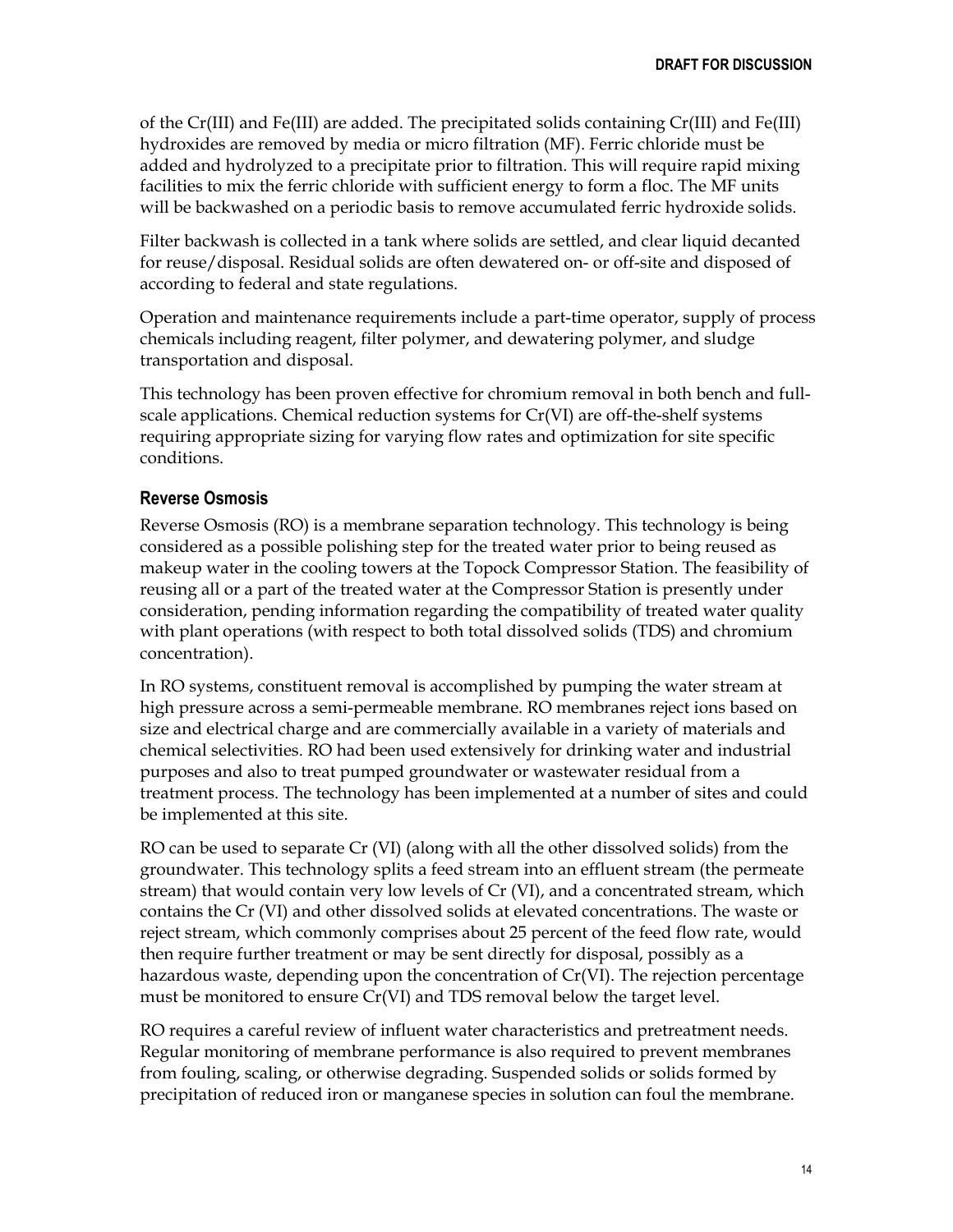Removal of suspended solids is necessary to prevent colloidal and bio-fouling, and removal of dissolved solids is necessary to prevent scaling and chemical attack. Acidic or caustic solutions are regularly flushed through the system at high volume/low pressure with a cleaning agent to remove fouling and scaling. Pressure, temperature, pH, and chemical requirements must meet membrane tolerances, and process operation requires significant operator supervision.

Treatment and management of the reject stream adds complexity and cost to the RO process. Depending on the allowable volume of treated water that could potentially be re-used at the station, the RO unit would be sized appropriately as a polishing step.

#### <span id="page-17-0"></span>**3.3.3 Discharge / Reuse of Treated Water**

Discharge management is critical to the design and execution of the pilot system. The following alternatives were screened and evaluated to identify a reasonable disposal option that can be implemented within the short time schedule determined for the pilot system:

- Re-injection
- Re-use at the Topock compressor station
- Discharge to PG&E's existing lined evaporation ponds
- Discharge to the Colorado River.

Table 3 presents the screening matrix that was used to shortlist two of the four alternatives considered. As presented in the table, re-injection and reuse at the Topock Compressor Station appear to be the most feasible options at this stage for management of discharge from the treatment system.

The other two alternatives that were evaluated and eliminated during the screening process for the pilot system, include discharge to (i) the Colorado River and (ii) to the existing lined evaporation ponds at the Topock Compressor Station.

Discharge to the Colorado River is not considered a feasible option for management of treated water from the pilot system due to the time required to obtain an NPDES permit for the discharge (nominally 180 days), as well as to the possibility that effluent from the Pilot Study may not meet NPDES discharge requirements.

Discussions with PG&E's staff at the Topock compressor station indicated that the capacity of the lined evaporation ponds is 4 million to 5 million gallons. The waste discharge requirements (WDR) issued by the CRBRWQCB for the ponds allows a maximum flow rate to the ponds of 50,000 gallons per day. Although the compressor station rarely reaches this maximum daily flow rate, sustained flows at or near the rate would soon exceed the capacity of the ponds. The discharge flow rate from the compressor station varies greatly, ranging from about 8,000 gallons per day to greater than 40,000 gallons per day depending on the compression and gas flow rate. At high flow rates there is not enough extra pond capacity to allow significant outside flows to go to the ponds. Current predictions for the gas flow rate through the station are very high. If a discharge flow rate of 20-40 gpm is assumed from the pilot treatment system, and if this is to be discharged into the ponds, the daily rate outside of the discharge from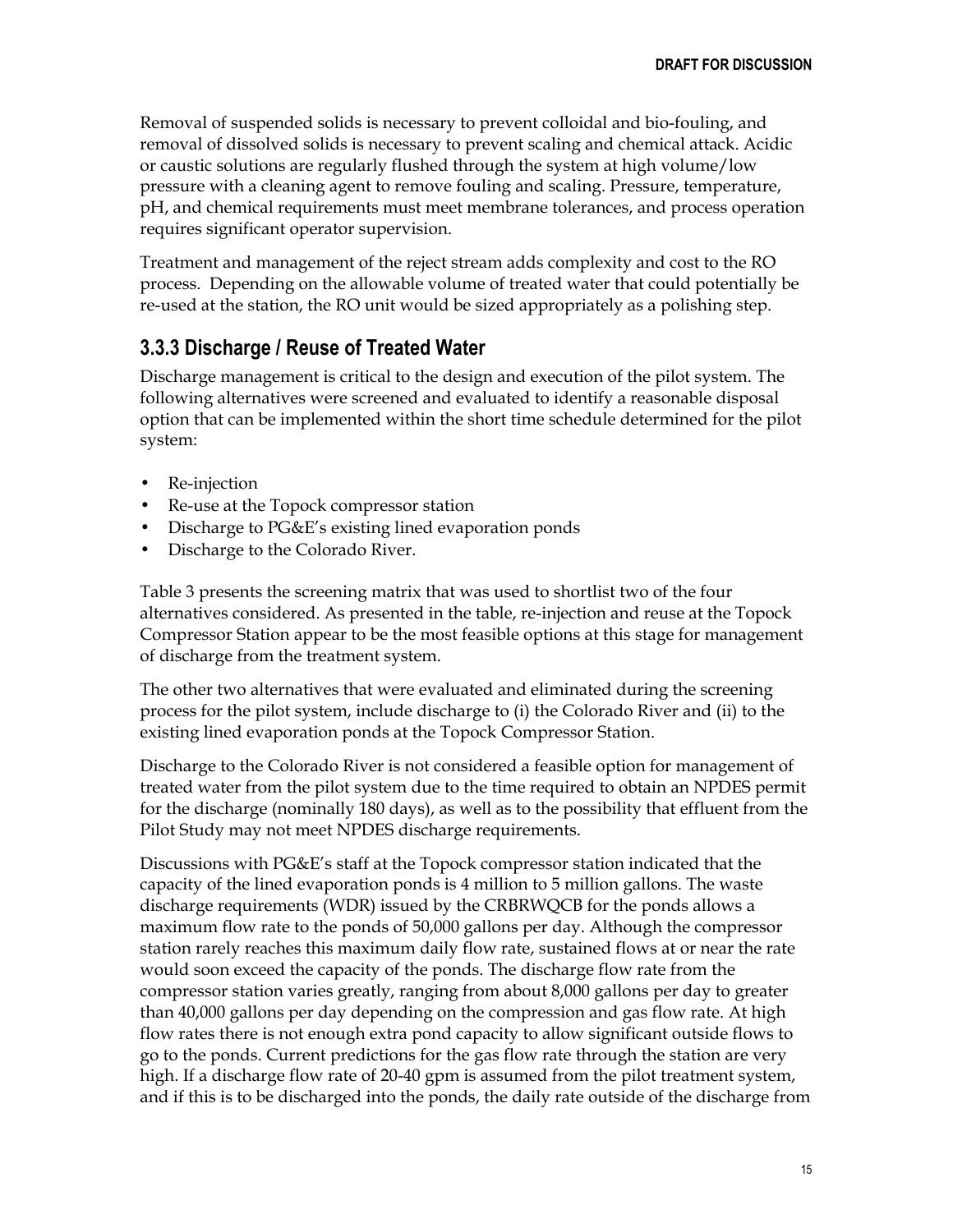the station would range from approximately 60,000 to 120,000 gallons per day. This would far exceed the capacity of the ponds and is therefore not being considered a feasible option for discharge management.

The options that appear feasible for implementation in a 3-4 month time frame therefore are: (i) re-injection using an infiltration gallery or injection well, (ii) reuse at the Topock compressor station as makeup water for the cooling towers.

These two options are currently being studied in greater detail for feasibility of implementation. Due to topographical constraints, siting of the re-injection system is complicated. In addition, there are hydraulic and water quality implications with reinjection which will be examined in greater detail while designing the system, using the groundwater flow model. The possibility of using existing injection wells is being explored.

Discussions are currently underway with the staff at the Topock Compressor Station to obtain more information on the water quality and compatibility issues and the infrastructural requirements / modifications required for re-use of the discharge water as makeup water in the cooling towers. Preliminary discussions indicate that part, if not all, of the treated water can be re-used at the compressor station. It is possible that the stream that is re-used in the cooling towers will need to be polished using RO to reduce the TDS levels in the water from the chemical reduction/ precipitation/ microfiltration system.

### <span id="page-18-0"></span>**3.4 Pilot Test Implementation**

Implementation of the pilot test will include: (i) aquifer testing to develop estimates of aquifer characteristics such as hydraulic conductivity and the hydraulic gradient in the test area and (ii) monitoring the effectiveness and performance of the treatment system.

#### <span id="page-18-1"></span>**3.4.1 Aquifer Testing**

Once the pilot treatment system and extraction well are installed and operating reliably, aquifer testing will be initiated. The purpose of this testing is to obtain estimates of aquifer hydraulic properties that can be used to calibrate the groundwater flow model. The calibrated flow model will be used to design a full-scale groundwater extraction system. Key parameters to be estimated include vertical and horizontal hydraulic conductivity and specific yield.

The aquifer test will be designed as a constant rate pumping test with a pumping period of up to 10 days. The duration of the pumping period may be adjusted based on observed drawdowns during the test. Water levels will be monitored during both the pumping and recovery periods using pressure transducers installed in the pumping well and in surrounding monitoring wells where draw-down is expected to occur.

Aquifer test data will be analyzed using a software program (MLU) that is designed to accommodate partially penetrating wells and multiple layered aquifers (Hemker, 1985).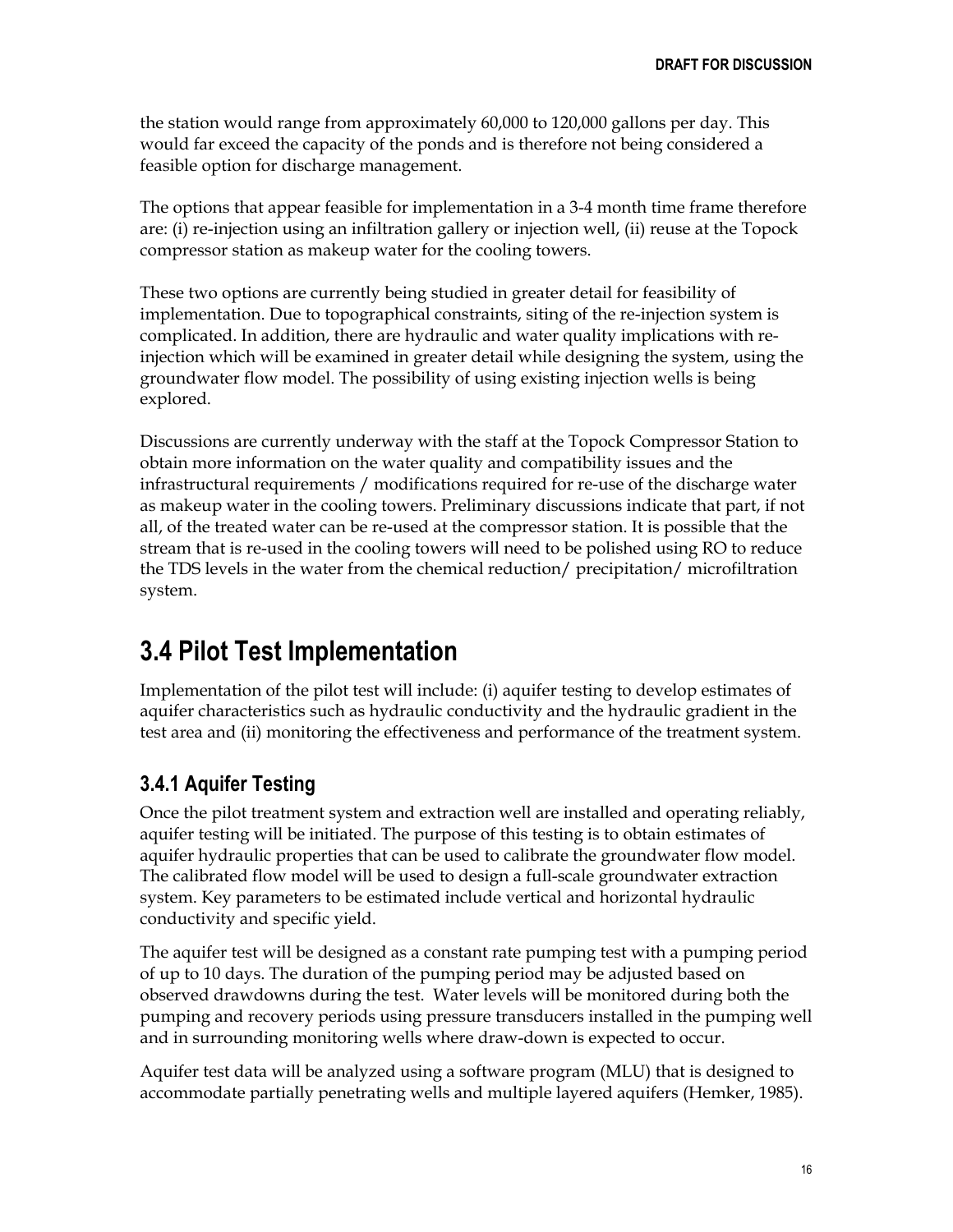The MLU program utilizes a combination of analytical and numerical methods. It provides estimates of both horizontal hydraulic conductivity and the vertical leakance between aquifer layers. MLU allows simultaneous analysis of the water level data from the pumping well and multiple monitoring wells.

After estimates of the aquifer parameters are developed these values will be incorporated in the finite element groundwater model. Refinements to the parameter estimates will be developed as needed to replicate the aquifer test using the groundwater flow model.

#### **Additional Data Collection Efforts**

Several additional data collection efforts suggested by the USGS are being considered in conjunction with the pilot test. These data collection efforts will be considered as the pilot test progresses. A brief description of these additional activities is presented below:

- 1. Collection and Analysis of Soil Cores soil cores would be obtained from any new wells drilled. These cores could be used for several purposes. Sub samples of the core could be submitted to a laboratory to obtain data on the vertical distribution of chromium and TDS. Sections of the core could also be used in bench-scale tests of in-situ remedial technologies for enhancement of the long-term remediation system. Finally, permeability testing could be carried out to evaluate the hypothesis that the high TDS water is associated with much lower permeability aquifer materials.
- 2. Borehole Geophysics electromagnetic and gamma logs could be run on existing PVC cased wells and in any newly drilled boreholes. These logs could help define the lithology and better map the distinction between the relatively low TDS upper alluvium and the high TDS lower alluvium/fanglomerate.
- 3. Vertical Flow Measurements in Pilot Test Well spinner logging or dye tracing could be conducted in the pumping well to determine where groundwater enters the well. Depth specific sampling could also be conducted to determine where the highest concentrations of chromium and TDS are entering the well. These studies could provide useful information for the design of a full-scale remediation system.

These data collection efforts will be considered and the details developed as the pilot test progresses.

#### <span id="page-19-0"></span>**3.4.2 Treatment System Monitoring**

Monitoring the effectiveness and performance of the treatment system includes two main components: (i) treatment system operations monitoring and (ii) water quality monitoring. Treatment system operations monitoring involves the monitoring of the equipment operation and determining if the equipment is functioning within specification. Water quality monitoring is used to evaluate the effectiveness of the performance of the treatment process against established water quality treatment/disposal criteria. These two main types of monitoring are described in the following sections.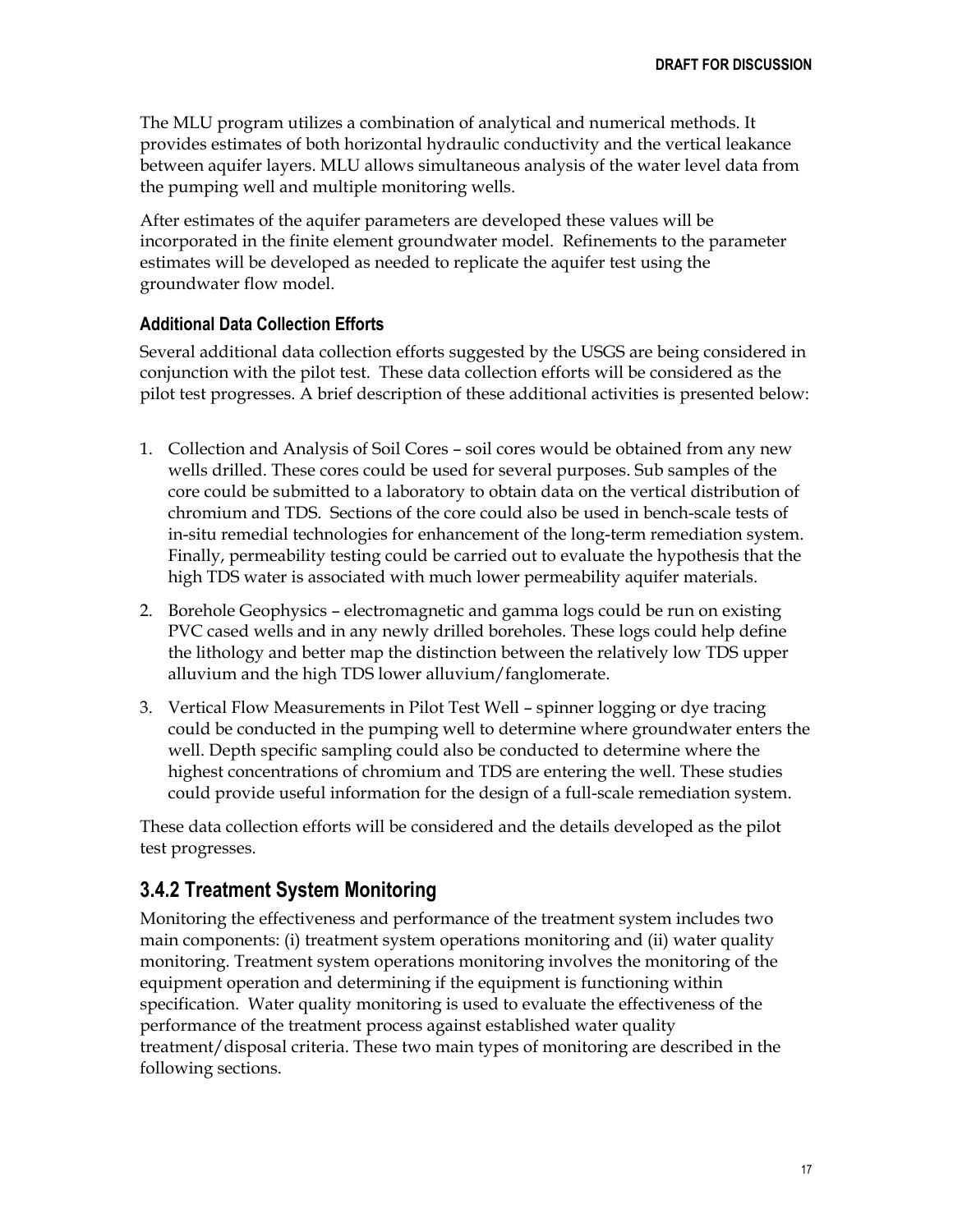#### **Treatment System Operations Monitoring**

The treatment system will be designed to operate with minimal oversight by treatment operators. Electronic control loops will be included in the system design to:

- link extraction well operations with treatment system operations;
- regulate process flow rate within the plant;
- flow pacing of chemical feeds; and
- backwash filters.

Alarms will be provided to alert plant operators to process problems. Extraction well pumps and plant operations will shut down in the event of a process failure and/or mechanical damage. Alarms will be indicated on a local control panel at the treatment unit. Alarm conditions will also be relayed to the PG&E Compressor Station and the onduty plant operator by means of an automatic phone or electronic dialer. A manual reset will be required to restart the plant. Water pH and oxidation-reduction potential (ORP) measurements will be conducted and filter effluent turbidity will be used to monitor treatment process performance. As long as reducing conditions (as measured by ORP) are maintained after chemical addition, there is confidence that the Cr(VI) in the groundwater will be reduced to target concentrations. Influent and treated water pH will also be monitored to ensure pH is within normal operating ranges. Low range turbidimeters will be used to evaluate filter performance.

The treatment plant operators assigned to operate this system will be qualified to calculate chemical doses, troubleshoot system chemistry and process operation, as well as be familiar with the mechanical and control equipment. The operator will be required to check chemical levels, check and adjust flow rates, clean and maintain instruments, and general maintenance and housekeeping.

#### **Water Quality Monitoring**

A Pilot Test Operation and Performance Monitoring Plan (PT Plan) will be developed to operate and evaluate performance of the pilot test system. The PT Plan will include detailed design criteria and assumptions to be used for the development of the pilot test design, and monitoring programs. Throughout the pilot test period, monitoring of system performance will be accomplished by monitoring both extracted water and treated water chemistry.

Monitoring of the pilot system will include characterization of extracted groundwater and treated water during start-up and initial operation (3-4 weeks following start-up) and during the performance monitoring period. Details of the monitoring frequency during these periods will be provided in the PT Plan. Sample characterization will include Cr(VI), Cr(T)], chemical reductant concentrations (ferrous chloride or ferrous sulfate) and geochemical parameters (TDS, alkalinity, chloride, phosphate, ammonia and nitrate, sulfate, dissolved iron and manganese). Parameters monitored at the unit, at time of sample collection, will include pH, dissolved oxygen and ORP.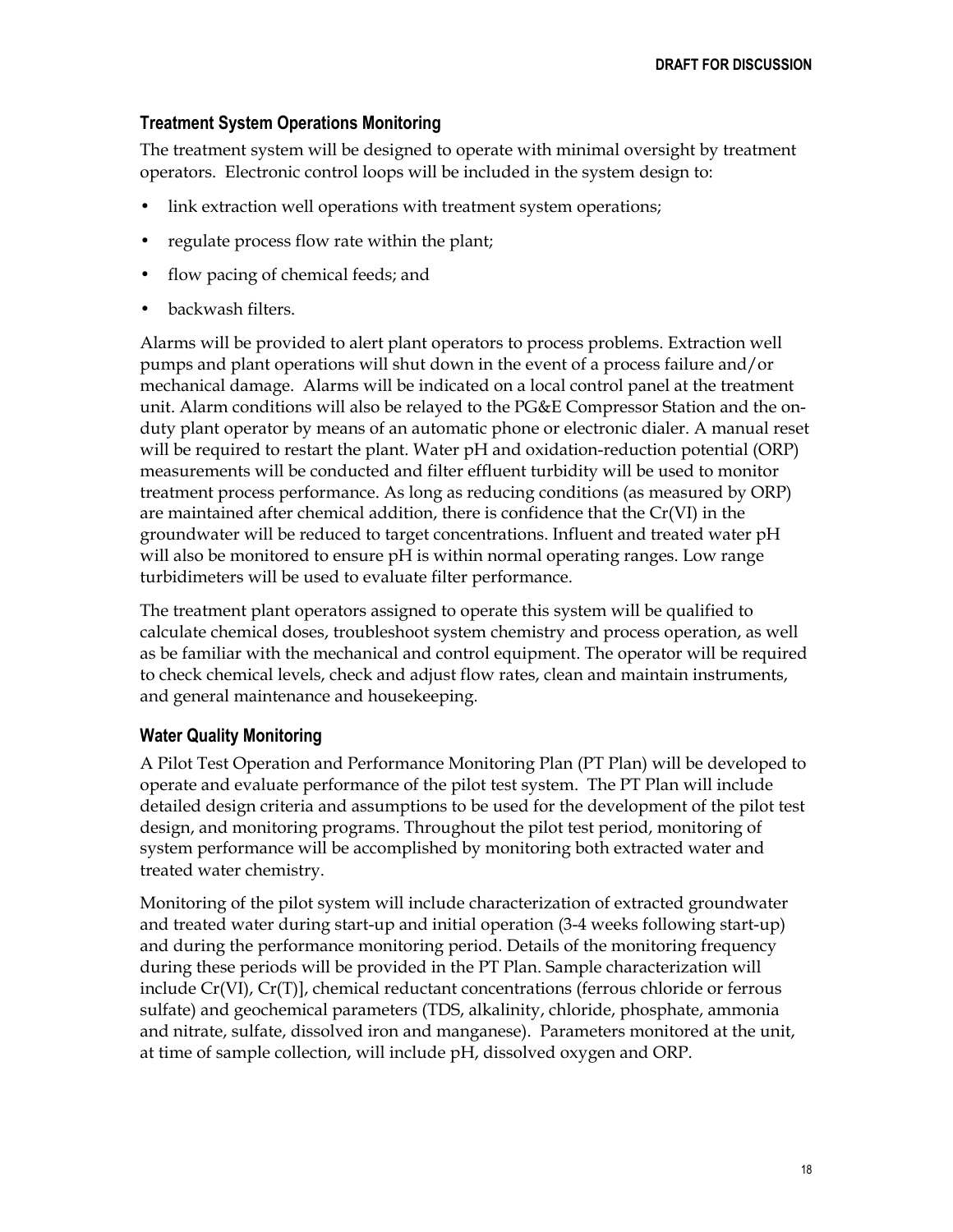## <span id="page-21-0"></span>**4.0 Schedule**

This section presents a preliminary schedule for the various tasks proposed as part of the Pilot Study and a conceptual schedule for the long-term remediation at the site. The activities for the long-term remediation at the site are in accordance with the requirements of the RCRA Corrective Action Process.

## <span id="page-21-1"></span>**4.1 Pilot Study Schedule**

A schedule for the various tasks for implementation of the pilot study is outlined below and presented in Figure 5.

- Implementation Planning and August September 2003
- Fabrication, and Installation September December 2003
- System Start-up and Aquifer Testing December 2003
- On-going Operation and Maintenance December 2003 continued

This schedule is subject to change based on additional information and decisions on the discharge system, regulatory review and approvals, and input from the CWG.

## <span id="page-21-2"></span>**4.2 Long-term CMS Schedule**

A conceptual schedule for the long-term corrective measure at the Topock site is summarized in Table 4 below. This schedule is for discussion purposes only and is at a preliminary stage. This schedule is also subject to change.

#### **Table 4 Schedule for the Long-Term Corrective Measure Study**

| <b>Task Name</b>                                            | <b>Dates</b>               |
|-------------------------------------------------------------|----------------------------|
| Approval of Corrective Measure Study (CMS) Workplan by DTSC | June 2003                  |
| <b>Preliminary Selection of Technologies</b>                | May 2003 - June 2003       |
| Modeling                                                    | April 2003 - February 2004 |
| Submit Technical Memorandum for Pilot Study                 | September 5, 2003          |
| CWG Meeting to Discuss Technical Memorandum                 | September 18, 2003         |
| Submit Workplan for Studies for Final Remedy                | February 2004              |
| DTSC Approval of Workplan                                   | March 2004                 |
| Startup of Pilot System                                     | December 2003              |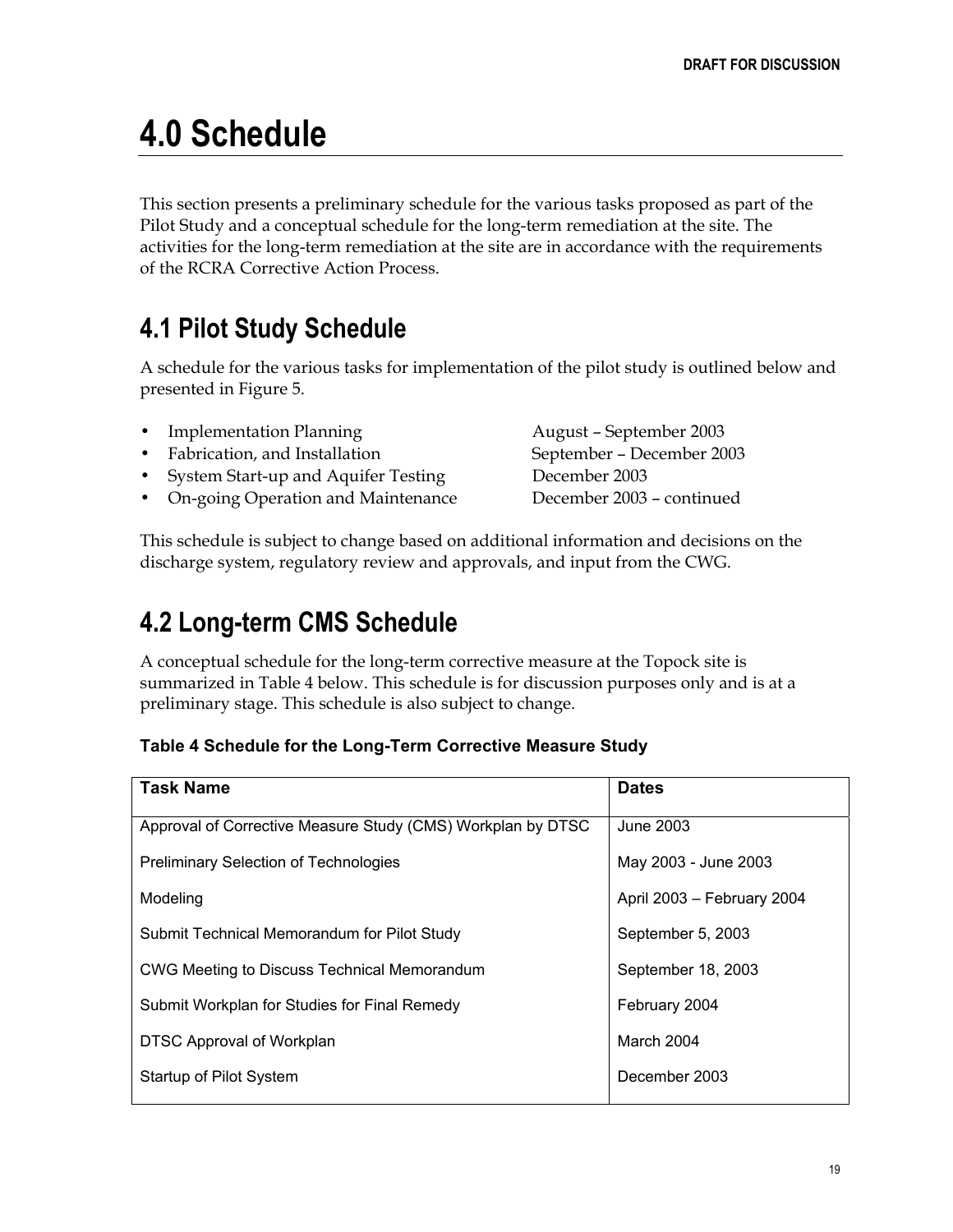| <b>Task Name</b>                        | <b>Dates</b>                     |
|-----------------------------------------|----------------------------------|
|                                         |                                  |
| <b>Conduct Studies for Final Remedy</b> | March 2004 - June 2004           |
| Data Evaluation                         | June 2004 - July 2004            |
| <b>CMS Draft Report</b>                 | June 2004 - August 2004          |
| DTSC Approval of CMS Draft Report       | August 2004 – September 2004     |
| <b>CMS Final Report</b>                 | September 2004 - October<br>2004 |
| <b>Public Review</b>                    | October 2004 – December 2004     |
| Prepare CMS Implementation (CMI) Plan   | October 2004 - January 2004      |
| DTSC Approval of CMI                    | January 2005                     |
| Begin CMI Implementation                | February 2005                    |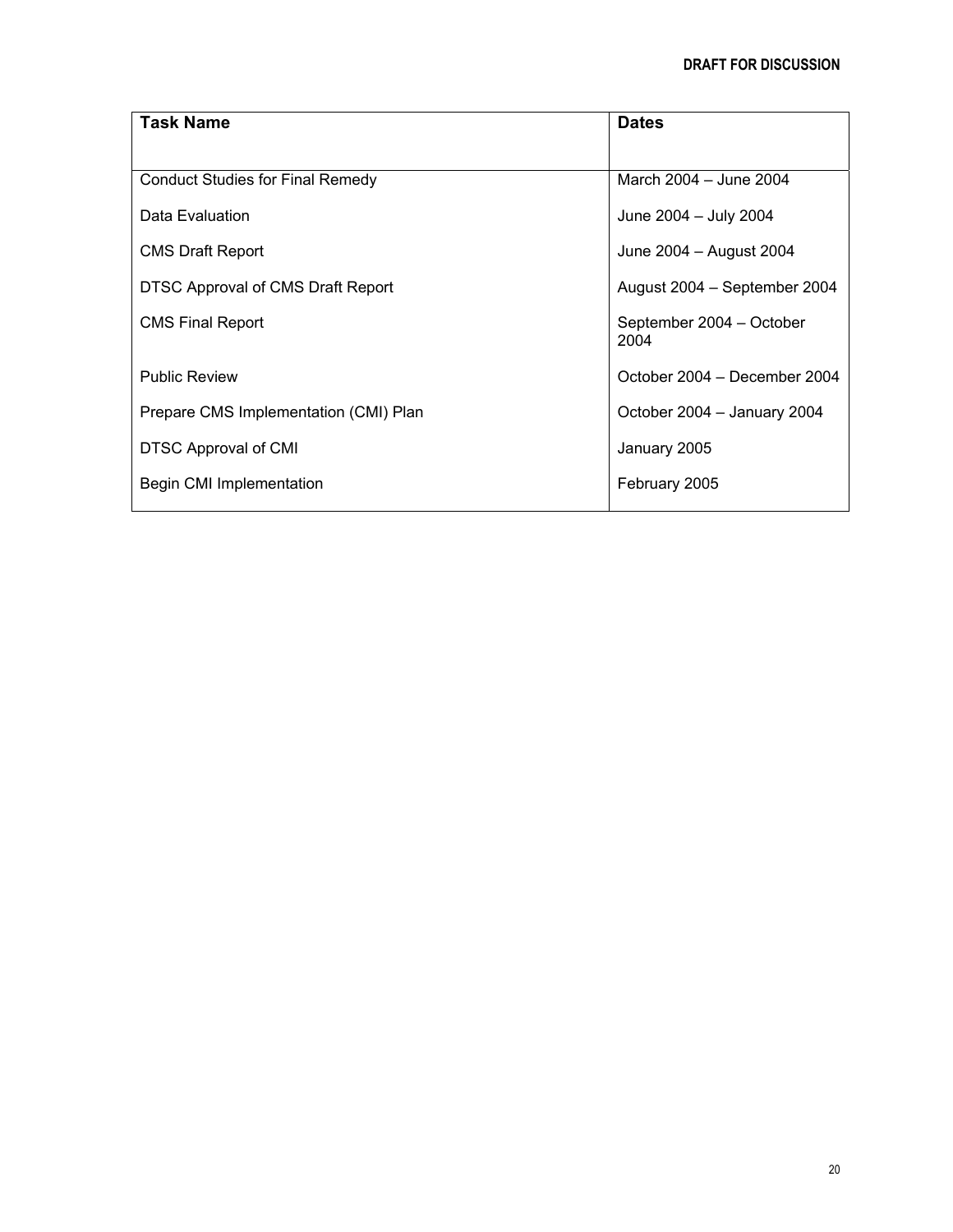## <span id="page-23-0"></span>**5.0 Project Management**

CH2M HILL will manage the Pilot Study. The proposed project management approach is intended to: (1) ensure a direct, continuous line of communication between DTSC, the PG&E project team and all stakeholders in the Consultative Technical Workgroup (CWG) (2) facilitate effective and efficient coordination and management of the various tasks; (3) implement this Pilot Study on time in compliance with the requirements of the DTSC.

The progress and performance of the project will be monitored through progress conference calls with the Consultative Workgroup, project team meetings, as necessary, and regular meetings with DTSC representatives and other stakeholders to discuss and resolve project issues and concerns.